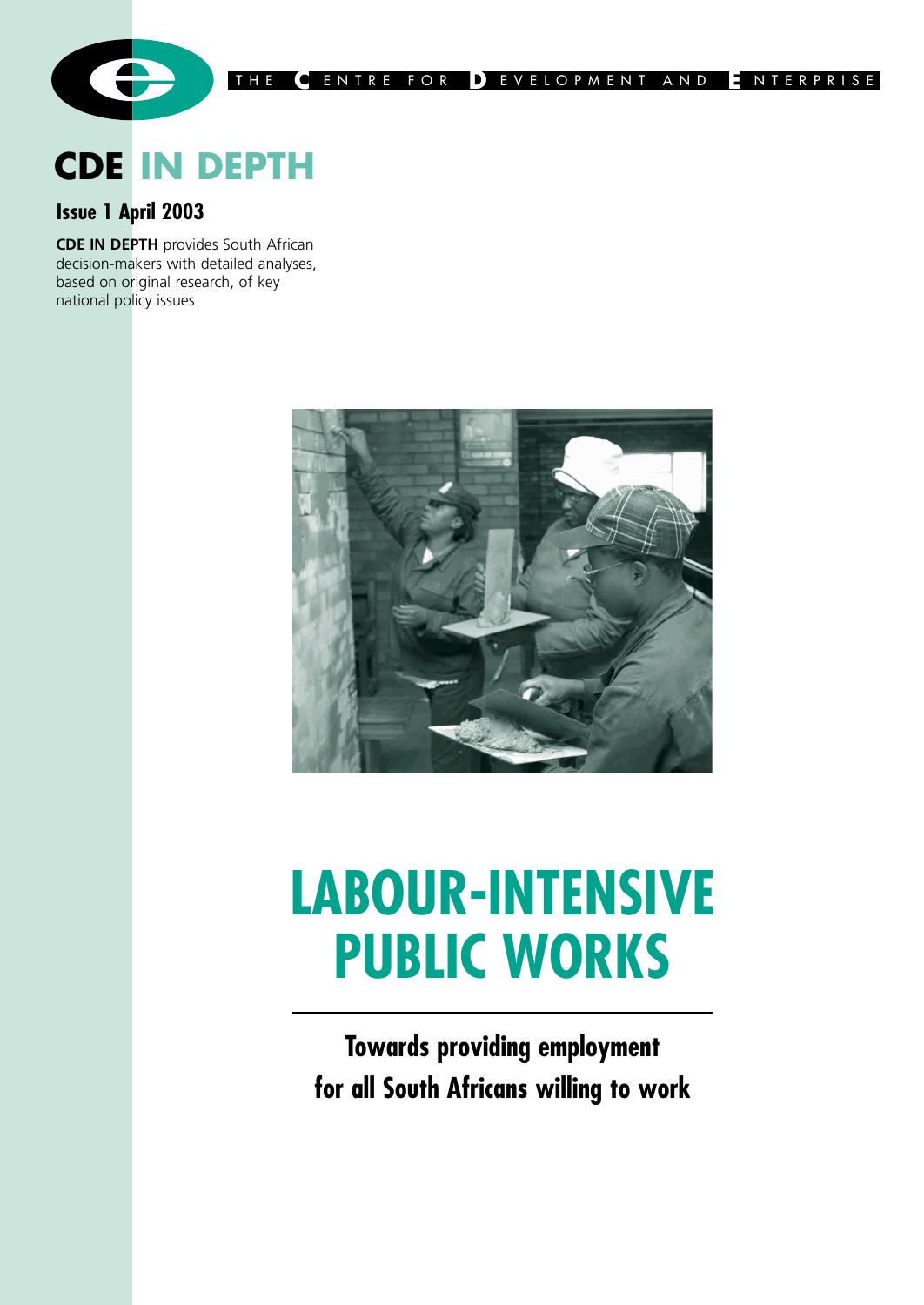# **CONTENTS**

| <b>Executive summary</b>                        | 3  |
|-------------------------------------------------|----|
| Introduction                                    | 7  |
| Unemployment: South Africa's greatest challenge | 8  |
| Transitional measures required                  | 9  |
| LIPW create jobs and infrastructure             | 11 |
| International experience                        | 13 |
| The South African experience                    | 14 |
| Where are we now?                               | 17 |
| Securing private sector involvement             | 20 |
| CDE's points of departure                       | 22 |
| CDE's recommendations                           | 25 |
| <b>Concluding remarks</b>                       | 27 |
|                                                 |    |
| Appendix A: interviews                          | 29 |
| Appendix B: workshops                           | 30 |
| Endnotes                                        | 31 |

## **SERIES EDITOR: Ann Bernstein**

This report was written by Dr Simon Dagut, CDE research manager, and Ann Bernstein, CDE's executive director. It is based on research undertaken for CDE over the past 18 months by Professor Peter Delius, University of the Witwatersrand, and Simon Dagut; interviews with more than 30 experts; and two workshops at CDE.

Cover: Beneficiaries of Zivuseni, the Gauteng government's labour-intensive public works programme, refurbishing a public building. Picture: Gauteng provincial government.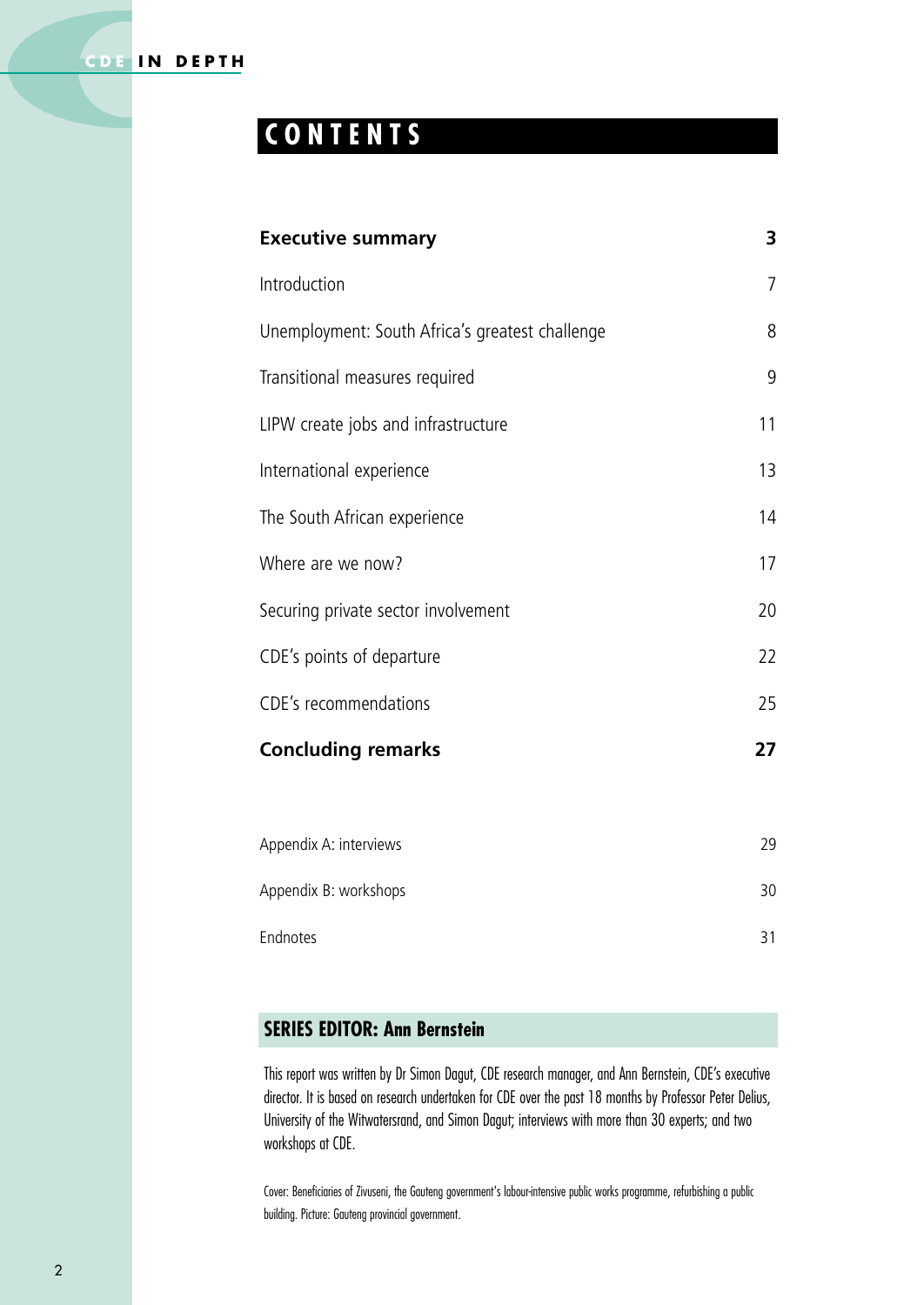# **EXECUTIVE SUMMARY**

#### **Introduction**

The South African economy will only be able to generate really large numbers of new jobs if it grows at 5–6 per cent a year – twice as fast than at present. Achieving much higher growth depends on attracting more fixed investment and on encouraging entrepreneurship. But potential investors and entrepreneurs, both foreign and domestic, are attracted to rapidly growing economies that also display political and social stability.

It is unfortunate, therefore, that South Africa's chronically high rate of unemployment is in itself an obstacle to growth. Unemployment at current levels significantly reduces the size of the domestic consumer market, and creates an image of South Africa as a country unable to sustain economic growth. A high level of crime – of which unemployment is a significant immediate cause – erodes social stability, contributes to the loss of skills and entrepreneurial energy through immigration, and directly threatens investor confidence. Unemployment could even threaten political stability. Criticism of government's macroeconomic policy is strengthened by South Africa's very high unemployment rate. Discontent could lead to a populist backlash against responsible fiscal policies, which would further threaten economic growth. For all these reasons, South Africa must combat unemployment more directly: in order to attract more job-creating investment, it must create more jobs and more opportunities for gainful self-employment.

#### **Government's economic policies need the right transitional support**

The government has shown admirable persistence in achieving and sustaining macroeconomic discipline. More recently, it has developed a wide-ranging set of expenditure reforms, and has announced a microeconomic strategy intended to encourage employment creation and reduce poverty in ways that are financially sustainable. It will take years for some of these reforms to produce results that directly benefit the majority of South Africans. Others may be faster acting, but could be unpopular in some quarters. All the reforms will need to be carried out and with firmness and consistency to be effective. This will require a great deal of political determination from the government.

Hard social and economic reforms are easier to manage, and stand a better chance of being successful if they can shelter behind transitional measures that are quicker and easier to put in place. But a transitional programme should not be a 'Band-Aid', which temporarily disguises the real problems that must be addressed. Nor should it create new problems by requiring unsustainable levels of public expenditure that would destroy hard-won fiscal and monetary discipline. Rather, transitional measures should be fully compatible with the overall direction of reform. In a country with a major crisis of unemployment, they should provide jobs, improve infrastructure for growth, and, whenever possible, training.

#### **Labour-intensive public works are an appropriate transitional measure**

Properly planned, managed, and genuinely labour-intensive public works (LIPW) have major advantages over other proposed transitional measures such as a basic income grant (BIG) or employment creation schemes that do not add value. The most important positive features of LIPW are that they:

*A national public works strategy operating at scale would help the government to manage the difficult politics of economic reform*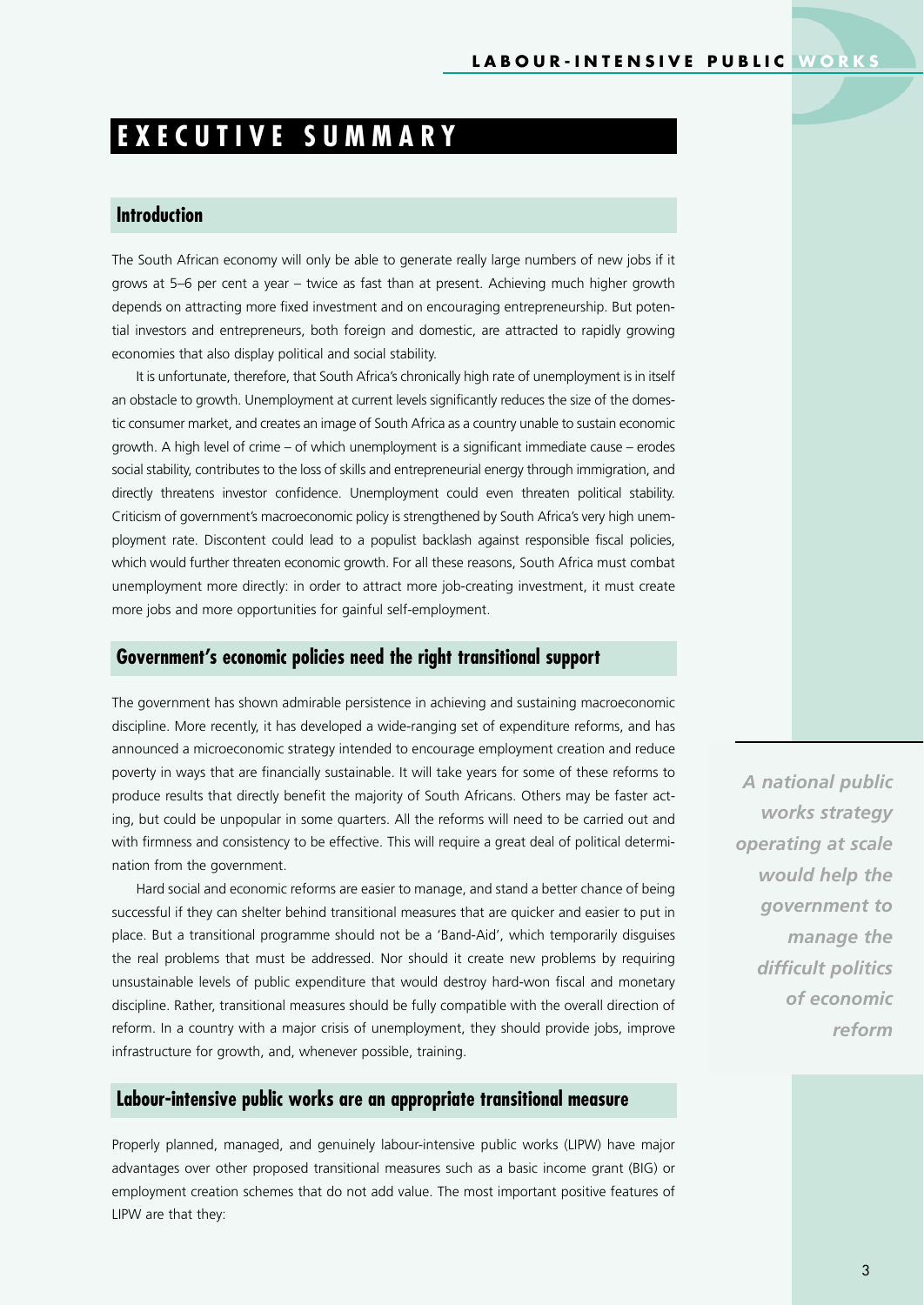## EXECUTIVE SUMMARY

- **provide jobs** for the many South Africans who have never worked or are not working now.
- **• create and maintain infrastructure.** This is the unique advantage of public works schemes. LIPW create socially and economically useful outputs, from urban clean-up to rural road construction.
- **• provide training.** Workers on long-term programmes gain marketable skills while workers on short-term programmes obtain valuable exposure to the world of work.
- **• are affordable within South Africa's fiscal constraints.** Enough money has already been budgeted to fund the start of a new large-scale LIPW initiative. And because LIPW produce additional employment within existing patterns of expenditure by substituting labour for capital equipment, they will not in future place unsustainable demands on public money.
- **are transitional by nature.** Unlike dole systems, LIPW are easily stopped when they are no longer necessary.
- **• can draw on private sector capacity.** Unlike programmes that would rely on an understandably weak state bureaucracy to deliver them, LIPW could benefit from the capacity of South Africa's strongest asset: its private sector. Projects should be undertaken by private construction companies, contractually bound to the state to utilise labour-intensive rather than capital-intensive techniques.

CDE has therefore concluded that a large-scale LIPW strategy is an appropriate transitional programme for South Africa today.

#### **South Africa needs a national public works partnership**

National and provincial government departments currently operate several small public works programmes designed to create employment and infrastructure. In 2000/1, for instance, all of these programmes combined employed no more than 80 000 people, and it is unlikely that the total has risen significantly since then. The main reason why these programmes have remained so small is that they lack the involvement of the only South African sector that has proven that it can construct infrastructure on a really large scale: the private sector (and corporatised state enterprises such as Eskom). The experience of past decades across a wide range of areas – including housing and transport – clearly shows that state departments cannot provide large-scale delivery on their own.

This is a key point. If LIPW are to grow to a really significant scale, one that could bring the unemployment statistics down by 5 per cent or more, they will need long-term involvement from the private sector in the form of a public-private partnership for labour-intensive public works.

#### **CDE's recommendations**

CDE has developed guidelines that should be followed to ensure the success of a publicprivate partnership for LIPW. The most important of these are:

- **• Highest-level political support is essential:** The LIPW strategy must have commitment from the presidency and the cabinet to sustained funding for as long it is needed to alleviate unemployment.
- **• The LIPW strategy must grow to a really large scale:** The strategy has to be designed

*A large-scale LIPW strategy is an appropriate transitional programme for South Africa today*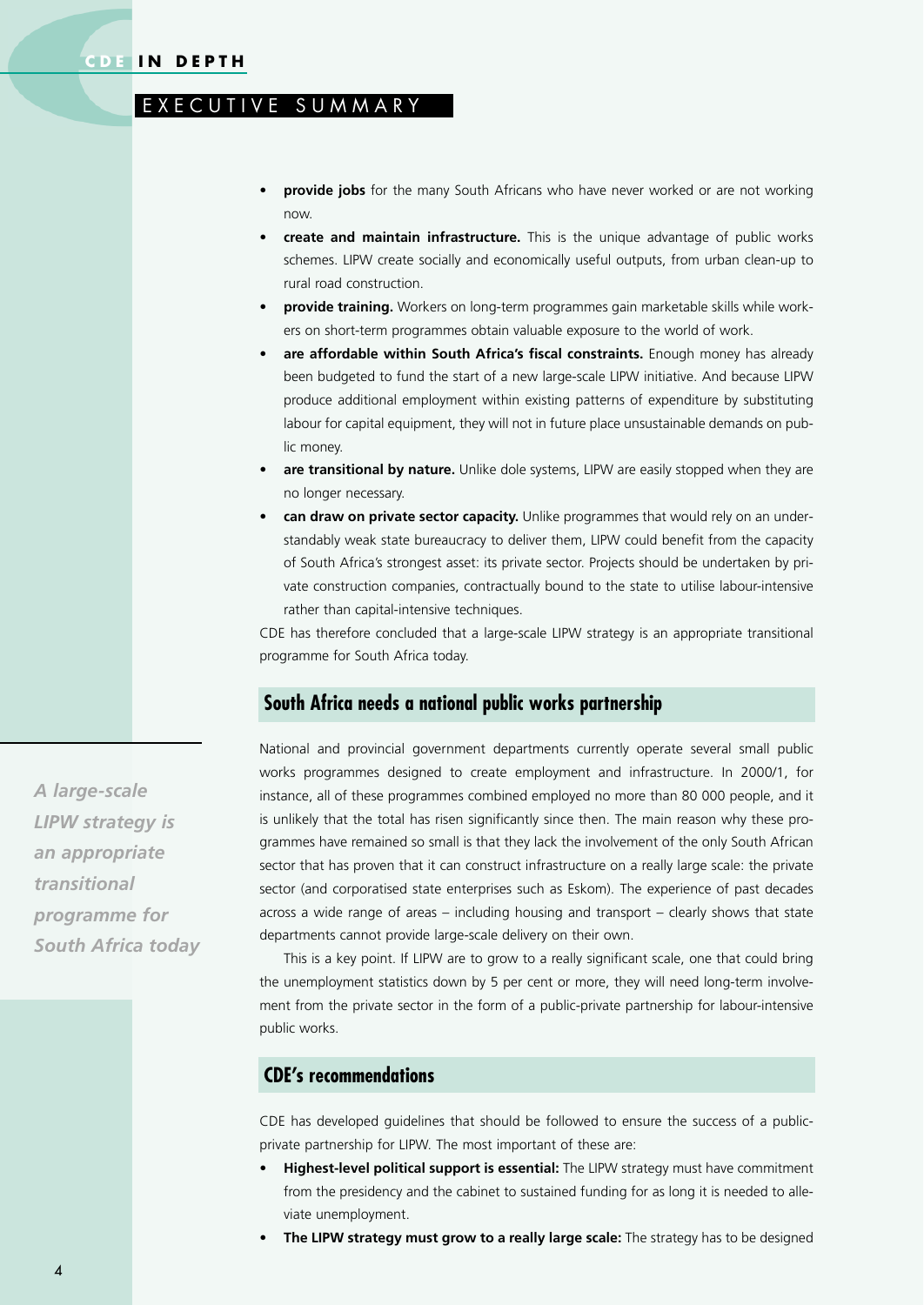#### EXECUTIVE SUMMARY

in such a way that it can realistically grow to a size at which it will bring down unemployment by 5 per cent or more. This will require extensive private-sector involvement.

- **• Every feature of the LIPW strategy must be designed to maximise private sector involvement.** A large-scale LIPW strategy will depend on voluntary senior leadership from the organised private sector and the enthusiastic involvement of private companies, because only the private sector has the capacity to ensure that LIPW can be carried out on a really large scale.
- **• Wages must be low:** In order to target the poor effectively, be sustainable, and benefit the largest number of poor people, wages should be as close as possible to local informal wages for unskilled casual labour. Wages should certainly be much lower than the formal minimum wage in the capital-intensive construction industry, and should be task-based.
- **• The LIPW strategy should draw on dedicated funds:** South African and international experience shows that it is not appropriate to fund LIPW through the standard budgetary channels. LIPW programmes work best when they act as sources of earmarked funding for government departments and contractors, funding which is only available in return for the use of labour-intensive techniques. The government already has the money to create a dedicated LIPW fund. In the first years of the strategy, no new government spending would be required.
- **• LIPW contracts must be clear, binding, and enforceable:** It is very important to ensure that contracts entered into between all levels of government and construction companies or other implementing agencies incorporate clearly specified and fully binding requirements for the use of labour-intensive methods to obtain a product of the required quality. A system must be set up to ensure that contractors, consultants, and other implementers who act corruptly or who deviate from their contractual obligations in respect of labour intensity or other requirements would have their contracts terminated and be excluded from further LIPW work.
- **• A large-scale LIPW strategy must not damage the established construction sector or impede conventional infrastructure spending:** There is no reason why the LIPW strategy should damage the established construction sector if a clear and realistic distinction is drawn between projects which should be predominantly labour-intensive and those which require – for economic or technical reasons – more conventional techniques. Equally, the strategy must supplement, and not replace, government's current or planned conventional infrastructure spending. Both make a valuable contribution to employment creation.

#### **Conclusion**

LIPW on a large scale could make a major contribution to alleviating South Africa's most pressing and immediate social problem: unemployment. Genuinely labour-intensive public works programmes function as a 'safety net' for people who are adversely affected by structural changes in, and necessary reforms to, the South African economy. They create needed infrastructure. They provide workers with marketable skills, and with the sense of dignity and self-respect that comes from doing useful work. Crucially, LIPW could do all this in a way that is fully compatible with macroeconomic discipline. A new LIPW strategy would bring together government and business to build infrastructure and to create jobs for the unemployed poor. It would be one of the best ways of creating an enduring public-private partnership for a prosperous democratic South Africa at work.

*If discontent among the unemployed grows, South Africa's political stability could be threatened by short-sighted and destructive populism*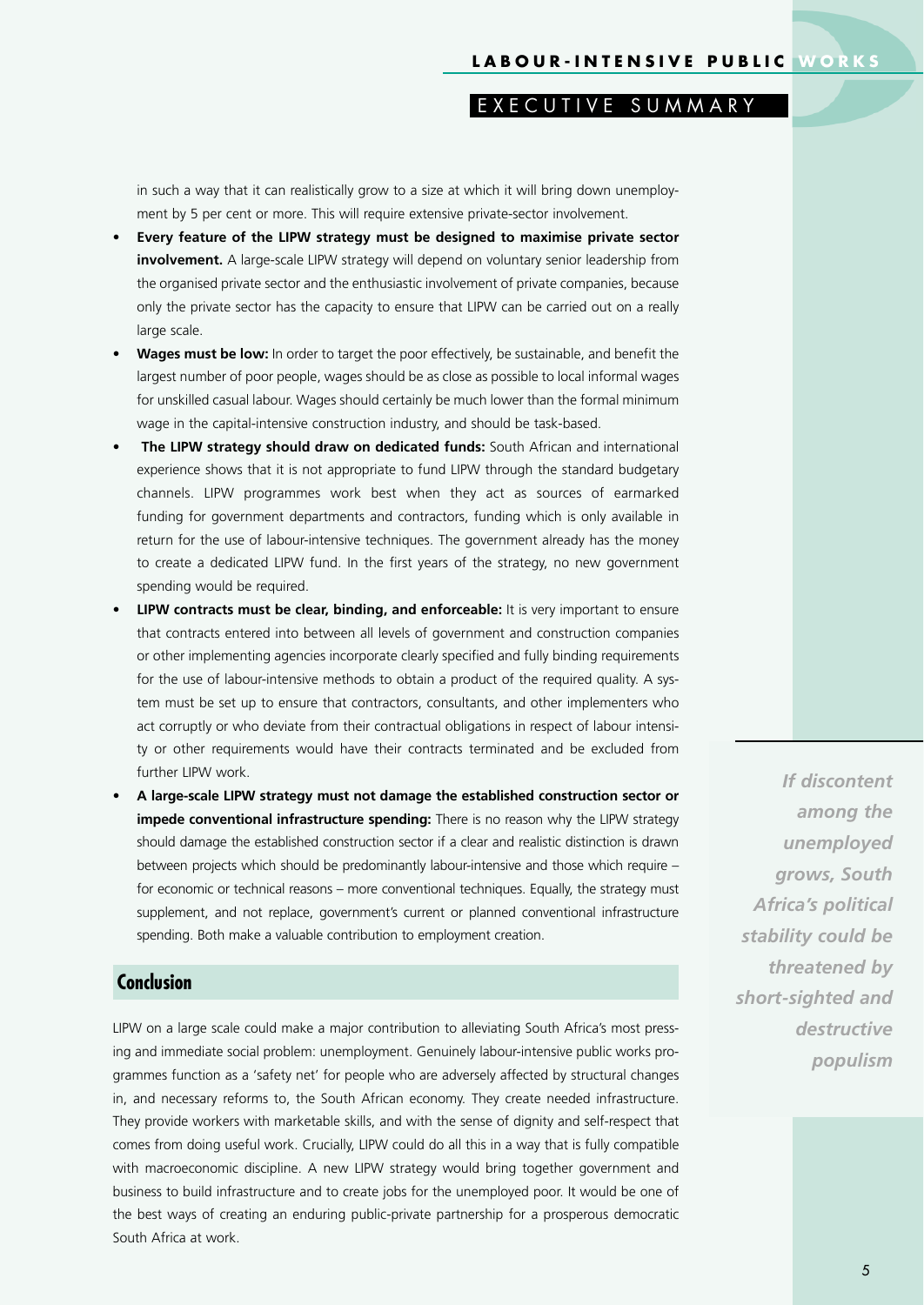# **Managing a public works strategy: some do's and don'ts**

The precise management structure and institutional location of a new nationwide LIPW initiative can only emerge from negotiations between private sector representatives and government. Nonetheless, CDE's research enables us to offer a list of do's and don'ts that should be followed in managing the LIPW public-private partnership.

## **Don'ts**

- ✗ **Don't** locate the strategy's management in the Department of Public Works. The DPW is primarily the government's landlord.
- ✗ **Don't** locate the strategy's management in the Department of Provincial and Local Government. The DPLG is overloaded already.
- ✗ **Don't** create an elaborate new government bureaucracy to run the strategy. Public sector employment regulations will prevent this from being efficient.
- **Don't** try to fund the strategy through the National Treasury's ordinary budget process. This is too complex and inflexible for a transitional programme that must deliver results on scale as quickly as possible.
- **Don't** rely on local government alone to deliver labour intensive public works on a significant scale. Local government in many parts of the country is short of capacity and is already overloaded with too many delivery imperatives.
- ✗ **Don't** try to manage the strategy using a centrally planned, supply-driven approach. This will be slow, clumsy and prone to corruption.
- **Don't** assume that successes will speak for themselves. Effective communication of the impact of the programme and its successes will be imperative

## **Do's**

- **Do** ensure that the strategy's managers can rely on consistent and visible support from the highest levels of South African politics.
- **Do** involve private sector players in a frank and open partnership. The private sector needs to be an integral part from the start in designing the components of an effective, labour-intensive public works strategy
- **Do** set realistic but ambitious targets for the LIPW programme. Scale of impact is a critically important ingredient in making this a supportive pillar in the country's approach to macroeconomic reform and effective delivery
- **Do** exempt the management of the LIPW strategy from public service regulations on remuneration and procurement, so that it will attract the extensive capacity it will need from the private sector. A good model for this is the South African Revenue Service.
- Do ensure that the strategy acts as the sole gatekeeper of all funds earmarked to fund labour-intensive construction and maintenance. This will enable the management to see that labour-intensity requirements are met.
- **Do** manage the strategy using a demand-driven approach that responds to applications for funding from national departments, provincial and local governments, NGOs, private companies, and communities
- Do ensure that there is sufficient capacity to monitor and evaluate LIPW projects, to combat corruption ruthlessly and to 'learn by doing' through understanding successes and failures.
- **Do** link the LIPW programme with the politics of managing a tough structural reform of our economy. The necessary reforms must be implemented unambiguously and enthusiastically. LIPW will provide a safety net for those who are not able to take advantage of reforms in the short term.
- Do include resources for a professional and effective communication strategy. The LIPW strategy can be an important component in building confidence and hope for the future of the country among rich and poor alike.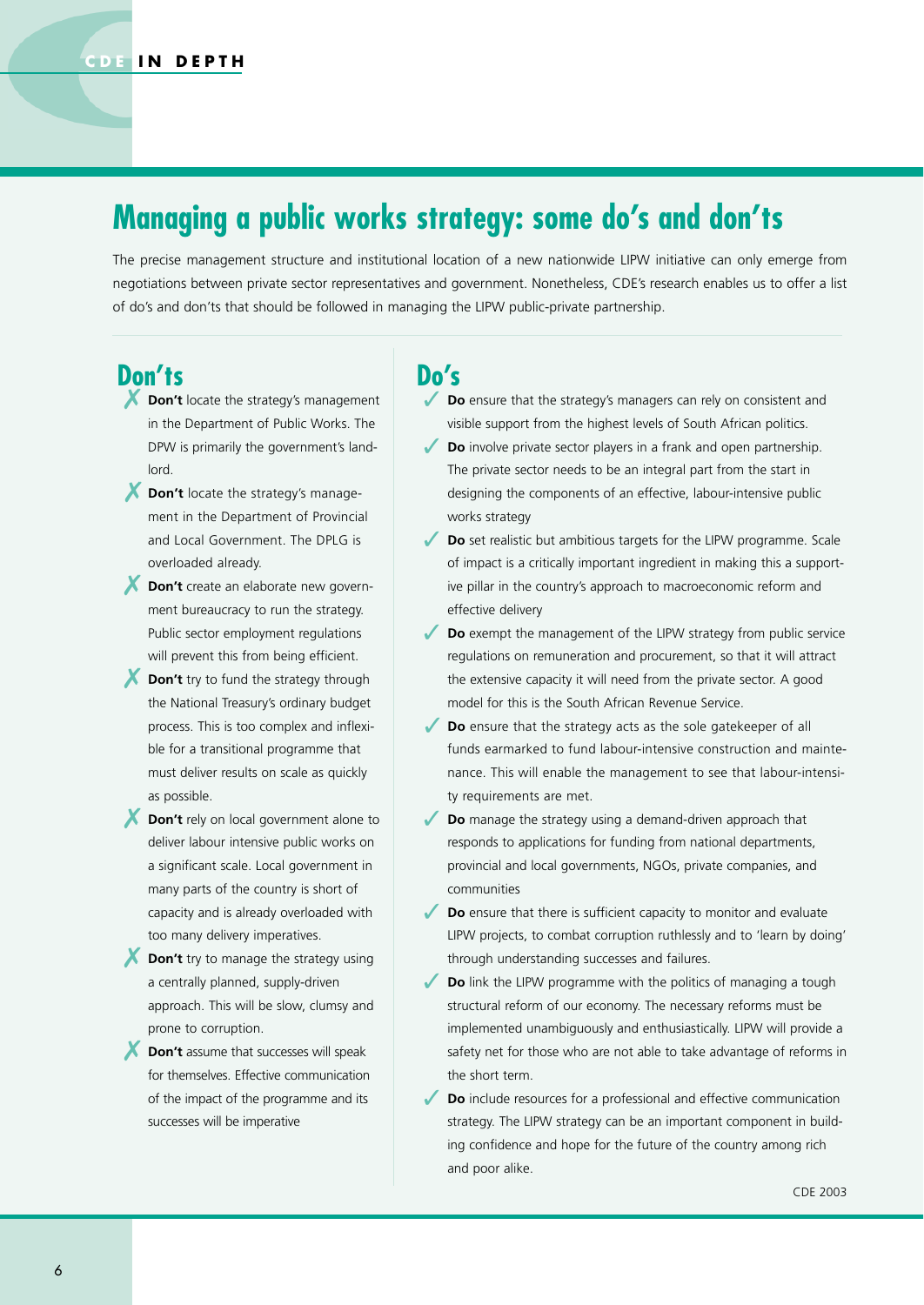# **LABOUR-INTENSIVE PUBLIC WORKS**

# **Towards providing employment for all South Africans willing to work**

## **INTRODUCTION**

South Africa's greatest challenge is to reduce unemployment. Some 7,8 million South Africans are not in regular waged employment. Around 5,6 million of these people are between 15 and 34 years old.<sup>1</sup> Unemployment is a terrible waste of human potential and of public investment in education. And, if discontent among the unemployed grows, South Africa's political stability could be threatened by short-sighted and destructive populism. Something must be done. But we have to be careful to choose the right 'something'. Whatever policies we adopt to reduce unemployment must be fully compatible with our broader national goals.

In this report CDE proposes principles under which South Africa could embark on a large-scale labour-intensive public works (LIPW) strategy as a significant contribution to reducing unemployment. Properly run public works provide training and work experience to people who sorely lack both. And public works do what no other unemployment or poverty relief system can: they create and maintain socially useful and economically vital infrastructure.

This study is based on 31 interviews with public works specialists and opinion-formers (see appendix A), two workshops held by CDE (see appendix B), and detailed input by experts. It draws on research into the local and international experience of public works projects and has also been tested by independent readers who have helped to improve successive drafts.

The study begins by discussing the scale and nature of unemployment, making the point that the dominant type of unemployment in South Africa is long-term youth unemployment. This is a problem for which labour-intensive public works is an appropriate solution. The document goes on to lay out the in-principle advantages of labourintensive techniques of construction and maintenance. It then draws on international and local experience, and on an analysis of 'where we are now' with respect to public works in South Africa, to develop principles that should be followed to ensure the success of a new large-scale labour-intensive public works initiative.

*A Basic Income Grant (BIG) is neither desirable nor affordable as a transitional mechanism for unemployment relief*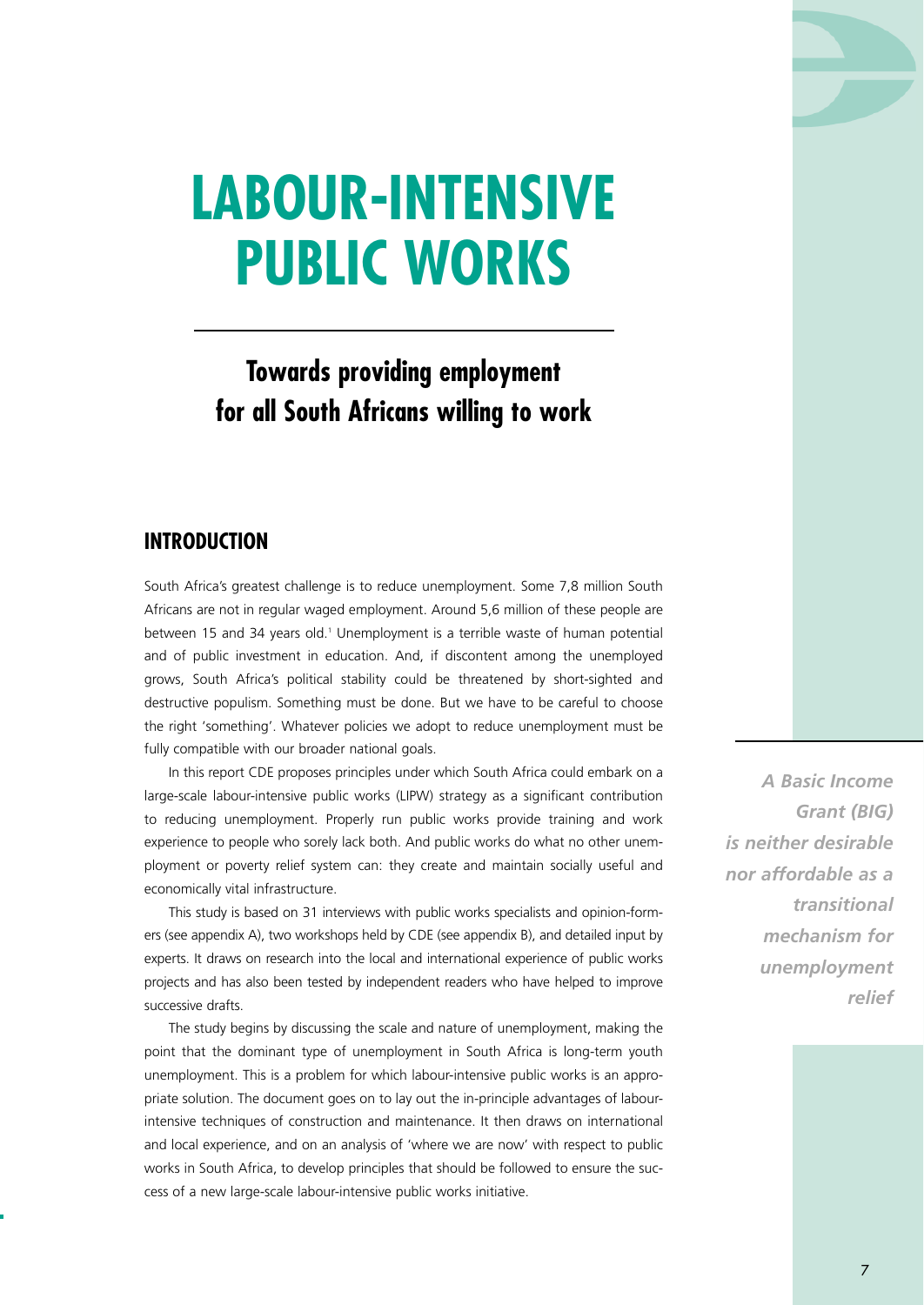### **UNEMPLOYMENT: SOUTH AFRICA'S GREATEST CHALLENGE**

In 2000, 41 per cent of South Africans considered job creation to be the most important national priority.<sup>2</sup> By 2001, 55 per cent saw unemployment as the most serious problem facing the country;<sup>3</sup> by 2002 this figure had risen to 84 per cent.<sup>4</sup> These popular opinions reflect the reality and impact of chronically high joblessness.

Since 1995, the 'expanded' unemployment rate – generally considered to be a more accurate measure of joblessness than the 'strict' rate – has climbed from about 30 per cent to about 40 per cent. According to the official February 2002 *Labour Force Survey*, 40,9 per cent of South Africans wanting to work – 7,8 million people – did not find a job in 2001.<sup>5</sup> Some 5,6 million of these people are between 15 and 34 years old.<sup>6</sup>

#### **Who are the unemployed in South Africa?**

Analysis of the *Labour Force Survey* of September 2001 shows that:7

- Unemployment is higher among women than among men.
- Some 42,6 percent of the unemployed are men; 57,4 percent are women.
- Unemployment is somewhat more of an urban than a rural problem. Some 54,5 per cent of the unemployed live in urban areas, and 45,5 per cent in rural areas.
- Most unemployed people have at least some education and training. In fact, those with some further education (beyond grade 9) outnumber those with only general education (grade 9) or no education.
- The most common type of unemployment in South Africa is long-term youth unemployment:
	- 71,4 per cent of the unemployed are between 15 and 34.
	- 71,3 per cent of unemployed people under 30 have never had a job.
	- 61 per cent of unemployed people under 30 have been looking for a job for more than a year.

Unemployment involves enormous human suffering. And because so much of it takes the form of long-term youth unemployment, it also involves a grave waste of human potential and of public investment in education. Young unemployed people tend to be healthy and energetic. Even more importantly, they are potentially trainable, since most of them already have at least some post-grade 9 education.

Unemployment of this sort and at this very high rate also has wider – and extremely negative – social and economic impacts.

#### **Unemployment threatens investment, stability and growth**

The South African economy will only be able to generate really large numbers of new jobs if it grows at 5–6 per cent a year – more than twice its current rate of growth. Achieving much higher rates of growth requires the ability to attract more fixed investment and to stimulate entrepreneurship. But potential investors, whether domestic or foreign, are attracted to rapidly growing economies that also exhibit political and social stability. The same point applies even more strongly to the often highly mobile smallerscale entrepreneurs who employ themselves and several others, and who are so important to the health of any economy.

A chronically high rate of unemployment reduces the size of the consumer market, and creates an image of South Africa as a country unable to sustain economic growth.

*In 1998 only 33 per cent of South Africa's roads were in good condition*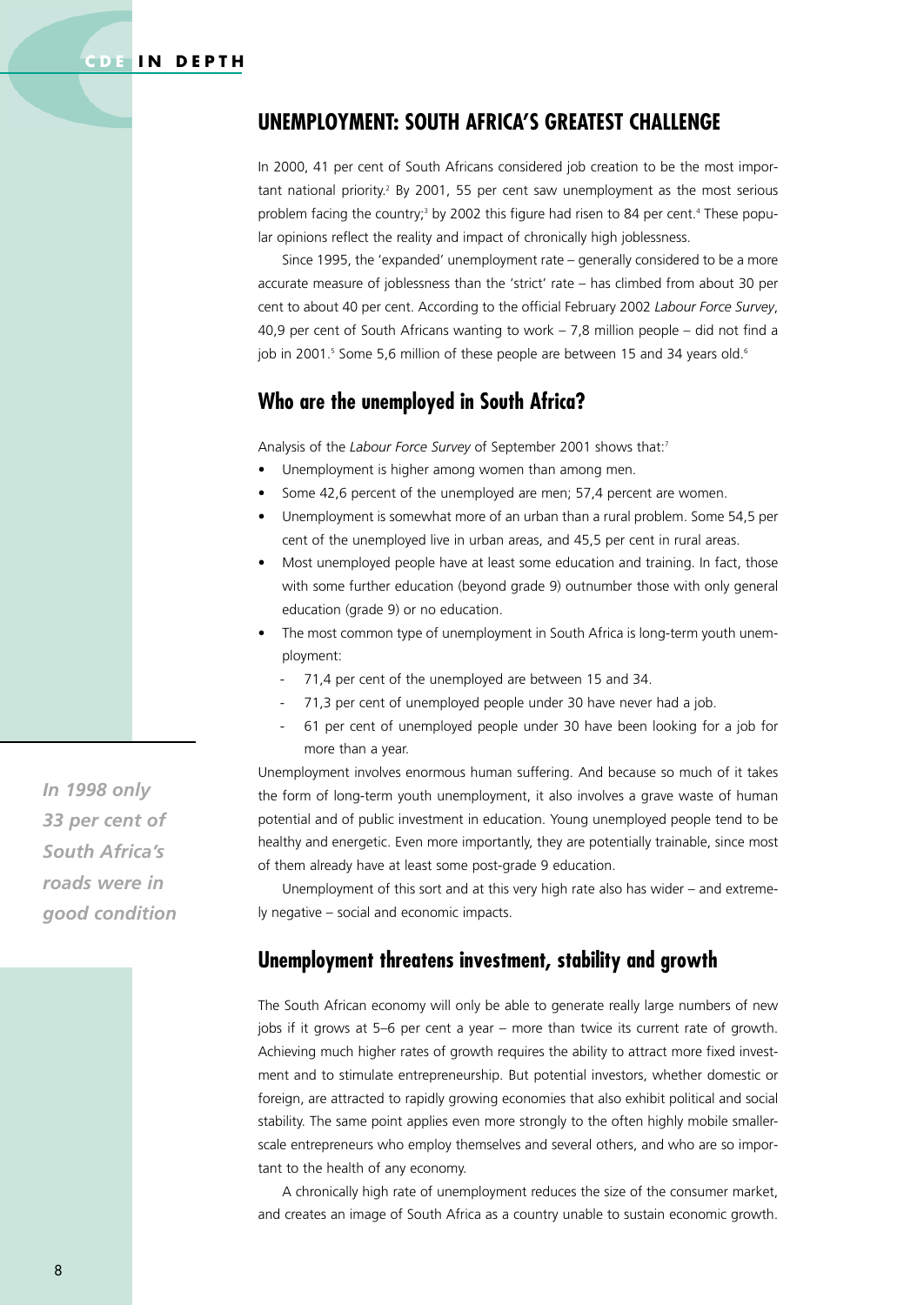A high level of crime – of which unemployment is a significant immediate cause – erodes social stability, contributes to the loss of skills and entrepreneurial energy through immigration, and directly threatens investor confidence.

Quite soon, unemployment could also threaten political stability. In 2002, just 17 per cent of South African voters believed that the government was handling the unemployment problem 'very well' or 'fairly well.' <sup>8</sup> Criticism from the left of the government's macroeconomic policy is strengthened by the very high unemployment rate. Discontent on this issue could lead to a populist backlash against responsible fiscal policies, which would further threaten economic growth. For all these reasons, South Africa must combat unemployment more directly: in order to attract more job-creating investment, more jobs and more opportunities for gainful self-employment must be created.

## **TRANSITIONAL MEASURES REQUIRED**

#### **Government's economic policies need the right support**

The government has shown admirable persistence in achieving and sustaining macroeconomic discipline. More recently, it has developed a wide-ranging set of expenditure reforms, and has announced a microeconomic strategy – though not yet concrete policies in all areas – intended to encourage employment creation and to reduce poverty in ways that are financially sustainable. Some of these reforms, by their nature, will need years to produce results that directly benefit the majority of South Africans. Others may be faster acting, but could be unpopular in some quarters. All these reforms must be carried out and with firmness and consistency to be effective. This will require a great deal of political determination from the government.

As CDE's research into a broad range of international experience has shown, hard social and economic reforms are easier to manage, and stand a better chance of being successful, if they are able to 'shelter behind' transitional measures that are quicker and easier to put in place. This is because such measures create groups of beneficiaries who are therefore much more likely to support the overall reform process.<sup>9</sup> Of course, illconsidered transitional programmes can be a distraction from overall reform, but if transitional measures are appropriately designed, they form a very useful part of a reform package and its political management.

## **South Africa faces four hard realities**

- 1. An extremely high level of unemployment perhaps the highest in the world is South Africa's most pressing social problem, a significant obstacle to stability and security, and therefore an obstacle to attracting investment as well.
- 2. Macroeconomic, microeconomic, and expenditure reforms must continue, deepen, and reinforce each other, but even if implemented consistently it will take several years before they begin to create really significant numbers of new jobs, especially for people with no work experience.
- 3. These structural reforms are far less likely to be politically sustainable unless a quicker-acting mechanism to relieve unemployment is put in place during this difficult transition
- 4. A Basic Income Grant (BIG) is neither desirable nor affordable as a transitional mechanism for unemployment relief (see box: **Why the Basic Income Grant is a bad idea,** page 10).

*Labour-intensive techniques can have dramatic consequences for employment creation*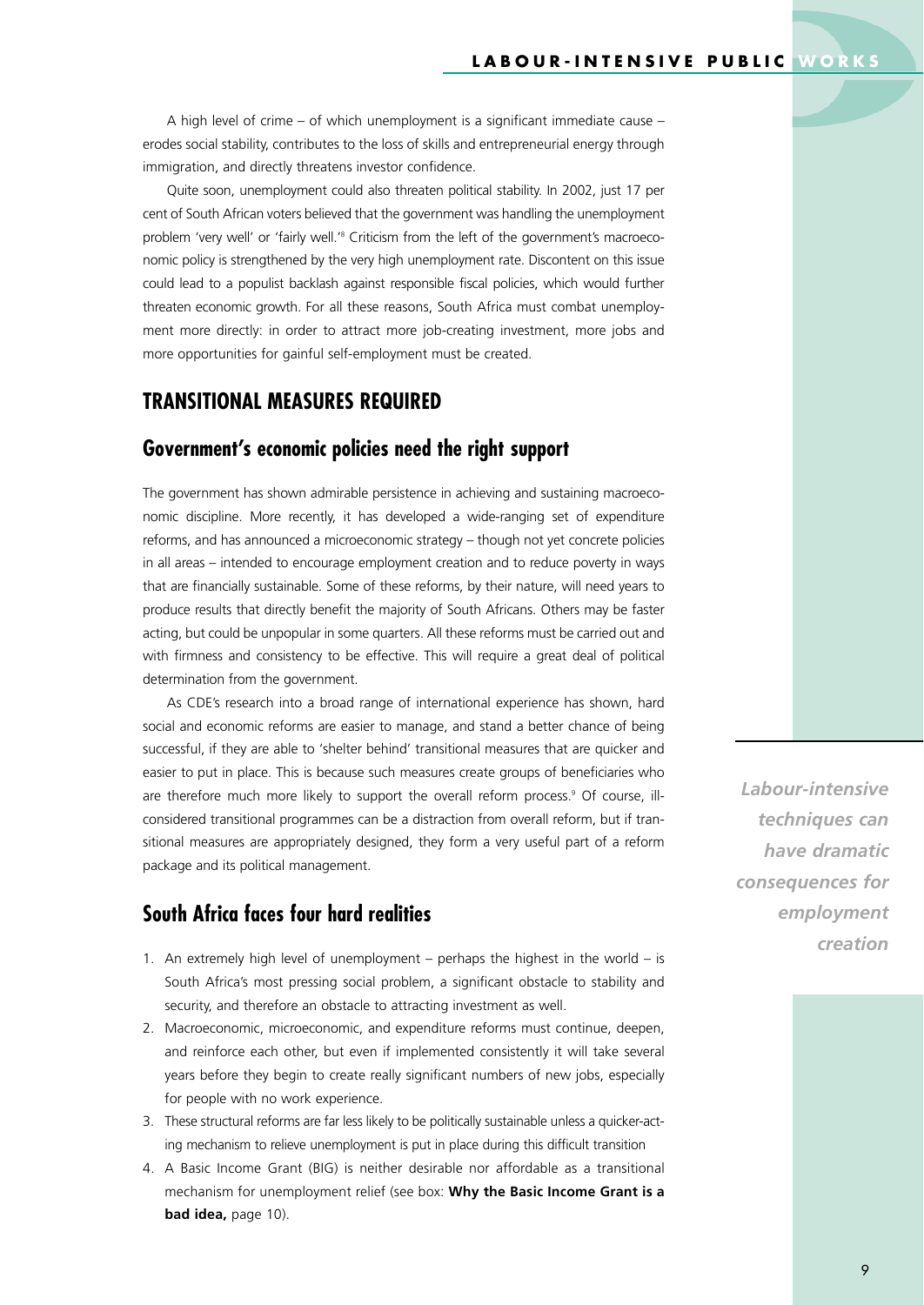Given these realities, it is surely worthwhile to investigate the potential of large-scale LIPW both as a means of unemployment and poverty relief and as part of the process of permanently reducing unemployment and poverty. As the cabinet announced in July 2002, South Africa is a society trying to move away from hopelessness and dependency towards a future in which 'able-bodied South Africans enjoy the opportunity, the dignity, and the rewards of work'. 10

The advocates of public works programmes claim that they can simultaneously create employment and badly needed infrastructure. Short-term programmes provide valuable exposure to the world of work, while longer-term programmes make it possible to provide on-the-job education and training. All this can be done, they claim, without very much additional public spending, meaning that public works programmes are compatible with the maintenance of fiscal discipline. Further, since most of South Africa's unem-

# **Why the Basic Income Grant is a bad idea**

The idea of a Basic Income Grant (BIG) of R100 a month to every South African is supported by a wide array of civil society organisations and NGOs. COSATU has been an enthusiastic supporter of the BIG. The BIG coalition estimates that the grant would cost R40 billion a year. (This, they claim, would drop to R20–25 billion nett of tax once the grant is reclaimed from higher income groups.) A BIG, however, is neither a realistic nor an appropriate policy for South Africa.

#### **A BIG is not realistic**

The creation of a BIG would require an enormous increase in government spending – 13,8 per cent on the 2002/3 budget. This contrasts starkly with the government's stated expenditure plans. The minister of finance, Trevor Manuel, announced in February 2002 that real growth in non-interest government spending would average 4,1 percent per year over the next three years. This decision is not only a matter of fiscal prudence, important though that is; the government has also reached the limit of its capacity to spend efficiently. As Manuel said in November 2002: 'I can't see the public sector absorbing substantially more. …' He has also reminded MPs that 'the civil servants who would be expected to manage the grant are the same people who have failed to process pension applications.'

#### **A BIG is not appropriate**

Even if a BIG could be afforded, and even if could be distributed efficiently (both of which are highly unlikely), there are powerful reasons in principle for opposing it:

- A BIG would undoubtedly cause inflation unless it was fully financed by taxation (a contentious point among its proponents.) If it were fully funded from taxation, it would increase the tax burden to unsustainable levels – perhaps raising the VAT rate by 10 per cent, or the top marginal rate of income tax to 66 per cent.
- A BIG would be very cost-ineffective. According to a leading expert on public spending in South Africa, to 'transfer perhaps another R22 billion to the poorest 40 per cent of the population … [means that] another R32 billion [would] be paid to the not so poor …'
- A BIG would reinforce a culture of dependency among the unemployed.
- A BIG would mean that public money that could be spent on support for children orphaned by HIV/AIDS or on old age pensions would be parcelled out to healthy young adults instead.
- A BIG would be politically dangerous. It would set up a large, open-ended, nearly irreversible spending commitment. A government that established a BIG would face almost immediate (and often repeated) pressure to increase it. A BIG would also create a serious new moral hazard for the government by giving it an opportunity to increase the grant before elections, thus raising inflation in return for a fresh majority. And, of course, a government would risk losing power if it tried to reduce or end a BIG even when economic conditions made it appropriate to do so.<sup>11</sup>

CDE 2003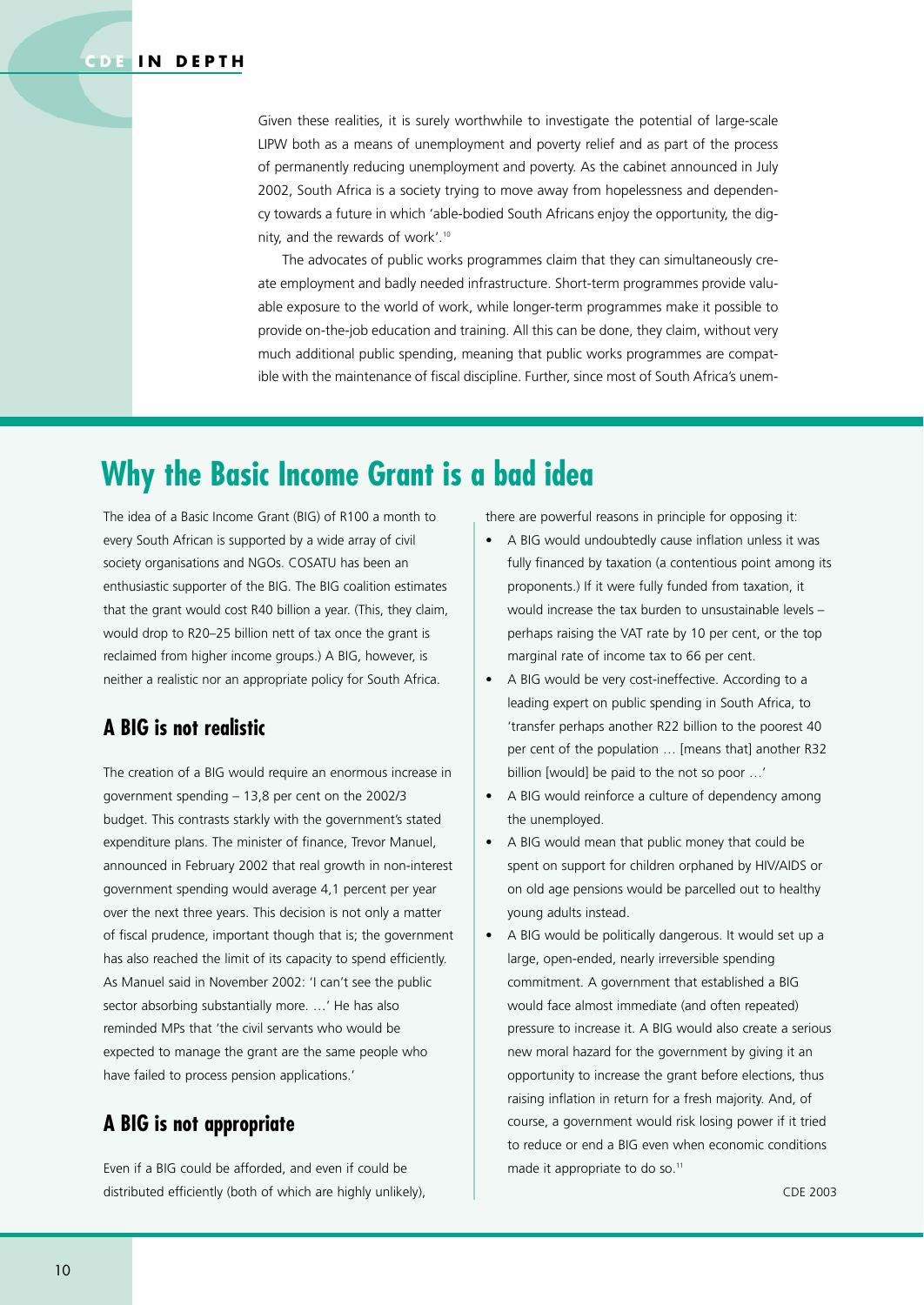ployed are young and trainable, offering them work on public works schemes seems an attractive option.

## **LIPW CREATE JOBS AND INFRASTRUCTURE**

#### **Defining LIPW**

The popular perception of labour-intensive public works (LIPW) is inaccurate. In the course of this research, CDE was often told that public works schemes make people 'dig a hole one day and fill it in the next'.

Properly designed LIPW are very different. They are not wasteful, nor do they produce low-quality output. LIPW construct and/or maintain socially and economically useful public infrastructure using labour-intensive techniques.

Labour-intensive construction or maintenance is defined as: the economically efficient employment of as great a proportion of labour as is technically feasible throughout the construction process (ideally including the production of materials) to produce as high a standard of construction as demanded by the specification.<sup>12</sup>

Programmes and projects that fit this definition generate useful infrastructure and a significant amount of additional productive employment within existing patterns of expenditure. Schemes that do not meet these criteria may be 'labourextensive' in that they employ a large number of workers – often to stand idle while capital equipment does the work – but they are not LIPW.

#### **Potential increases in employment**

The changes in expenditure patterns that the use of labour-intensive techniques involves can have dramatic consequences for employment creation.<sup>13</sup>

Road construction and maintenance offer the greatest potential for employment creation through the use of labour-intensive techniques, but other types of projects (such as urban drainage or rural irrigation infrastructure) also offer considerable scope for job creation if they are constructed and/or maintained labour-intensively. Table 1, prepared by two experts in labour-intensive techniques, illustrates the scale of the potential increases in expenditure on labour, and hence employment, that can be created by the use of labour-intensive methods across a range of project types.

#### **South Africa's infrastructure backlog**

It is sometimes assumed that the infrastructure created by public works projects in South Africa would be a collection of 'white elephants' – possibly nice to have, or socially useful, but not economically necessary. This is far from being the case.

The development and maintenance of public infrastructure is essential to growth and job creation. South African companies and entrepreneurs find our declining road and rail infrastructure a barrier to competitiveness, while the quality of infrastructure plays an important role in the investment decisions of potential foreign investors.15 Small businesses and emerging entrepreneurs are particularly badly affected by the additional transport and communications costs imposed by inadequate public infrastructure. The same costs imposed on poor workseekers contribute directly to their continued poverty and unemployment by reducing their capacity to find a job or to

*The fact that something tangible is being done about unemployment has social and economic benefits that spread well beyond direct LIPW beneficiaries*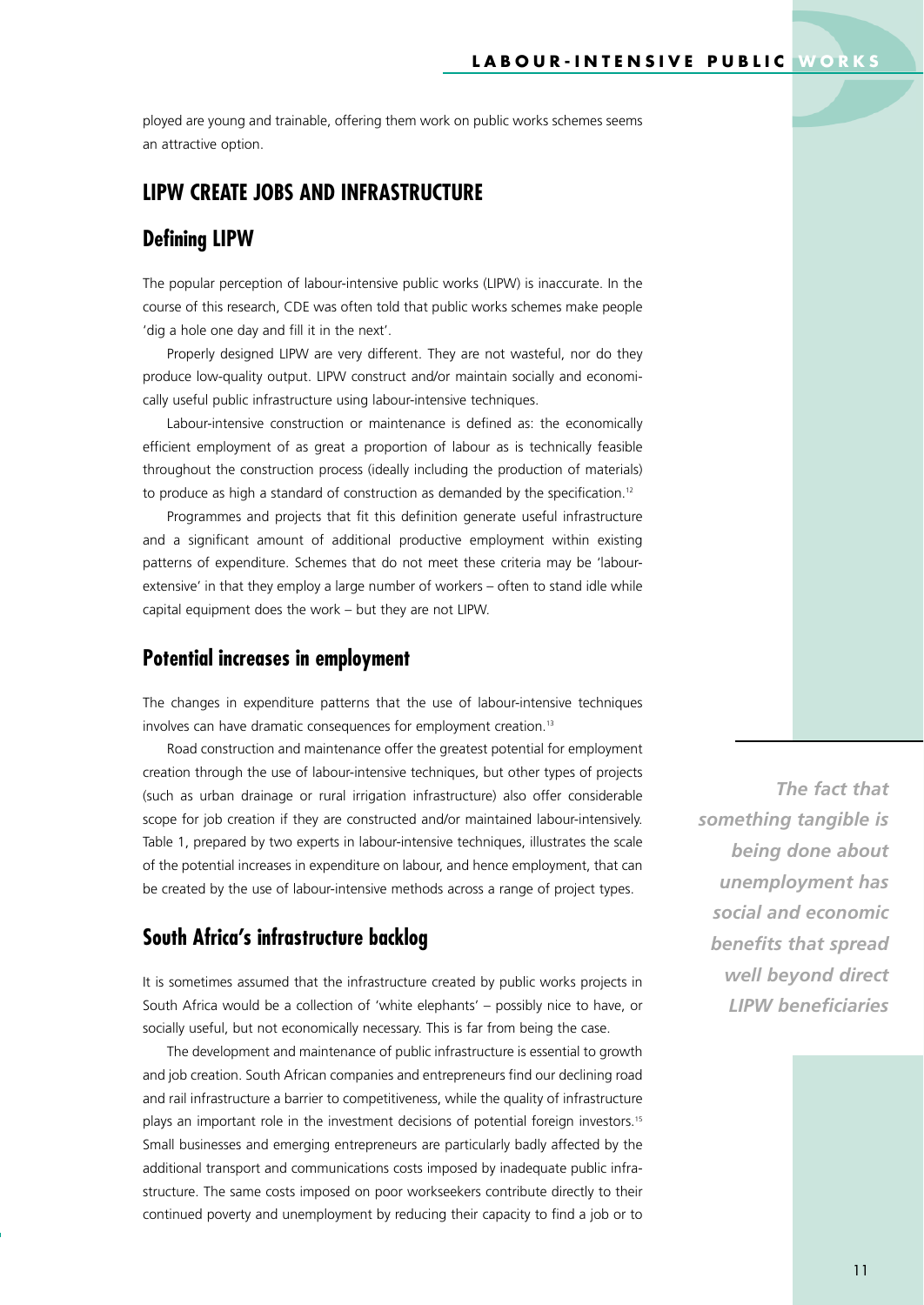| <b>Subsector</b>                                                  | Potential percentage increases in<br>client expenditure on labour* |
|-------------------------------------------------------------------|--------------------------------------------------------------------|
| Low-cost housing                                                  | $0 - 33$                                                           |
| Small-scale agriculture-related infrastructure                    | $0 - 33$                                                           |
| Electrification                                                   | $0 - 36$                                                           |
| Social buildings                                                  | $0 - 40$                                                           |
| Forestry                                                          | $16 - 50$                                                          |
| Railways                                                          | $100 - 200$                                                        |
| Water reticulation                                                | $150 - 250$                                                        |
| Sanitation                                                        | $150 - 250$                                                        |
| Stormwater drainage                                               | $300 - 400$                                                        |
| Dams and canals                                                   | 230-430                                                            |
| Roads                                                             | $200 - 550$                                                        |
| * Range dependent upon standard specified for the infrastructure. | <b>CDE 2003</b>                                                    |

#### **Table 1: Potential increases in efficient expenditure on labour using labour-intensive methods 14**

make working worthwhile. The cost of delivering social services is also significantly increased by poor transport and communications infrastructure.

It is not possible to be exact about the extent of South Africa's infrastructure backlog, but two studies of the road network provide some sense of what needs to be done. A study commissioned by the Automobile Association in 2000 revealed that in 1998 only 33 per cent of South Africa's roads were in good condition. It would cost R65 billion to restore them to their 1988 condition.<sup>16</sup> The minister of transport has confirmed that his department was seriously concerned about the quality of local and provincial roads.<sup>17</sup>

An older study by the Development Bank of Southern Africa (DBSA) estimated that South Africa would have to spend R152 billion between 1998 and 2008 in order to maintain and improve the road network if this was to remain efficient and meet foreseeable needs.<sup>18</sup>

Obviously, the figures are ideal estimates rather than precise costings, but they do show that there is a great deal of badly needed work to be done. It is estimated that expenditure of R1 billion a year on labour-intensive road construction in rural areas would create about 50 000 jobs a year.19 (Labour costs may be higher in urban areas.) If only 20 per cent of the amount the DBSA estimates ought to be spent on South Africa's roads in the period 1998–2008 were spent using labour-intensive techniques, about 1.5 million new job offers could be made over that period. While most of these jobs would be temporary, as many as a third (500 000) could develop into permanent jobs in construction or maintenance.<sup>20</sup>

More employment could be created in the labour-intensive maintenance of roads and the labour-intensive construction and maintenance of infrastructure other than roads, such as drainage systems in urban informal settlements, irrigation systems in poorer rural areas (mostly former 'homelands'), and social buildings throughout the country. Yet more jobs would be created as private investment was attracted by

*Public works schemes wither away when they are no longer necessary*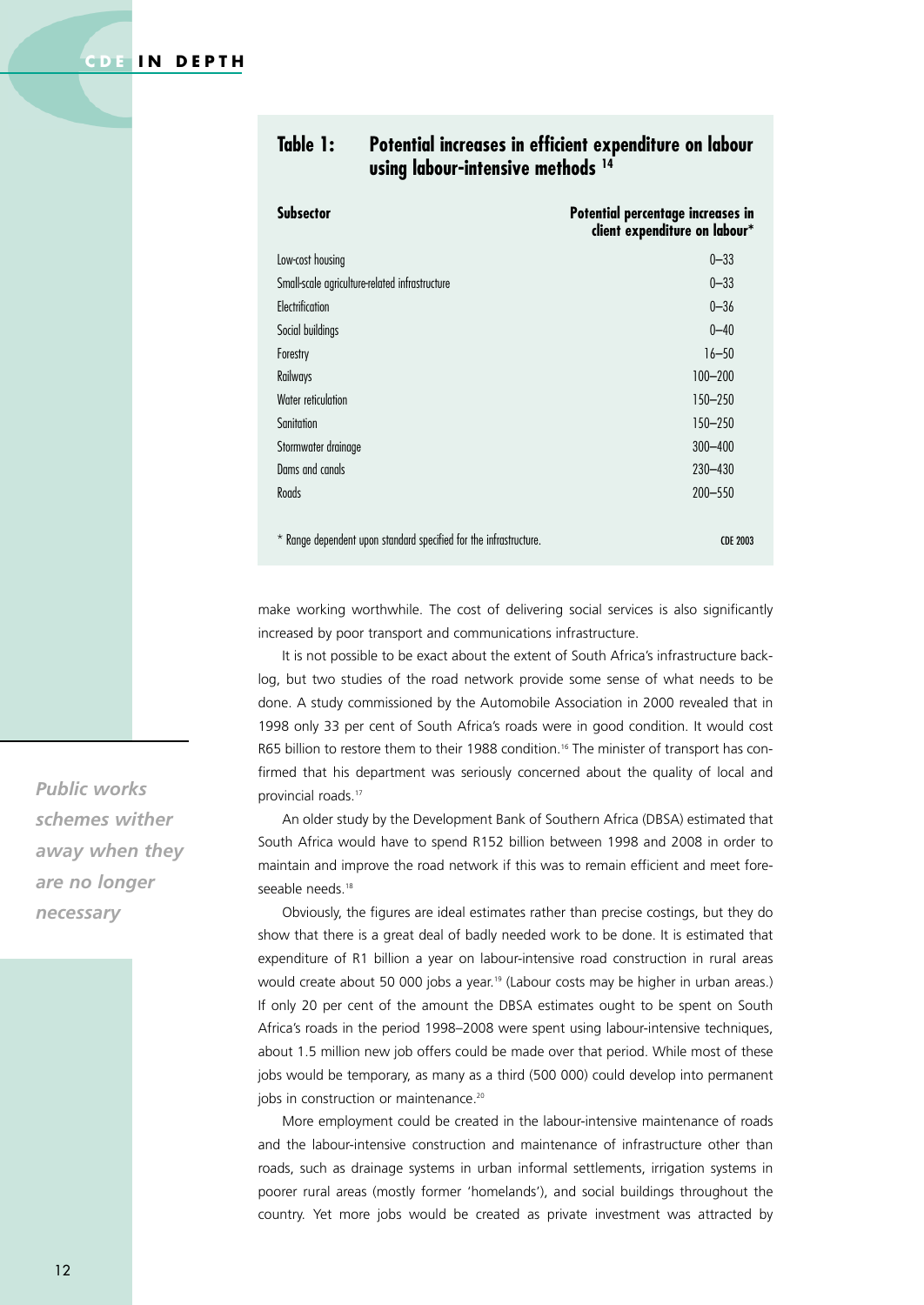improved public infrastructure and by the confidence-boosting demonstration effect of an LIPW strategy – a strategy that would prove in a tangible, media-friendly way that government is 'doing something'.

## **INTERNATIONAL EXPERIENCE**

The theoretical case for an enhanced role for an LIPW strategy in assisting South Africa's transition is very strong. However, before a set of practical guidelines for LIPW in South Africa in the 21st century can be developed, it is necessary to appreciate the lessons of previous international experience.

#### **The American and Asian experience**

LIPW became prominent during the Great Depression of the 1930s in the United States, and have a long history in south Asia. According to research conducted by CDE consultants and by the Southern Africa Labour and Development Research Unit (SALDRU), this experience has shown that:

- LIPW require both long-term vision and sustained support from the highest political level.
- LIPW such as the New Deal public works programmes can create infrastructure – for example, the Tennessee Valley hydroelectric scheme – that is of lasting value if it is properly maintained.
- LIPW can grow to employ a very large proportion of available workers. The New Deal schemes absorbed up to 30 percent of the 11 million unemployed; while the Maharashtra Employment Guarantee Scheme in India absorbed 75 percent of available person-days in the state in 1978, its sixth year of operation.
- Large-scale LIPW have significant 'demonstration effects'. The fact that something tangible is being done about unemployment has social and economic benefits that spread well beyond direct LIPW beneficiaries. The classic example of this is the improvement in the morale of the United States generally as a result of well-publicised New Deal public works schemes.
- It is very important that wage rates on LIPW do not rise to the level at which they attract people who already have jobs. If they do, fewer and better-off people will benefit instead of the really poor unemployed, and the surrounding economy will be damaged.<sup>21</sup>

#### **The African experience**

Africa has witnessed a variety of public works programmes since the 1970s, though none on the scale of those in India and Bangladesh. The results have been mixed.<sup>22</sup> Short-term, poorly planned relief projects have tended to fail, but some carefully planned long-term public works programmes have succeeded. Perhaps most significantly, Africa has been the site of important developments in a labour-intensive approach to public works. Analysis of African public works programmes conducted for the International Food Policy Research Institute has shown that:

- labour-intensive methods did not increase the total cost of the investment if wages were set appropriately; and
- in most construction and maintenance work, an end product of the same quality as

*The largest stumbling block was organised labour*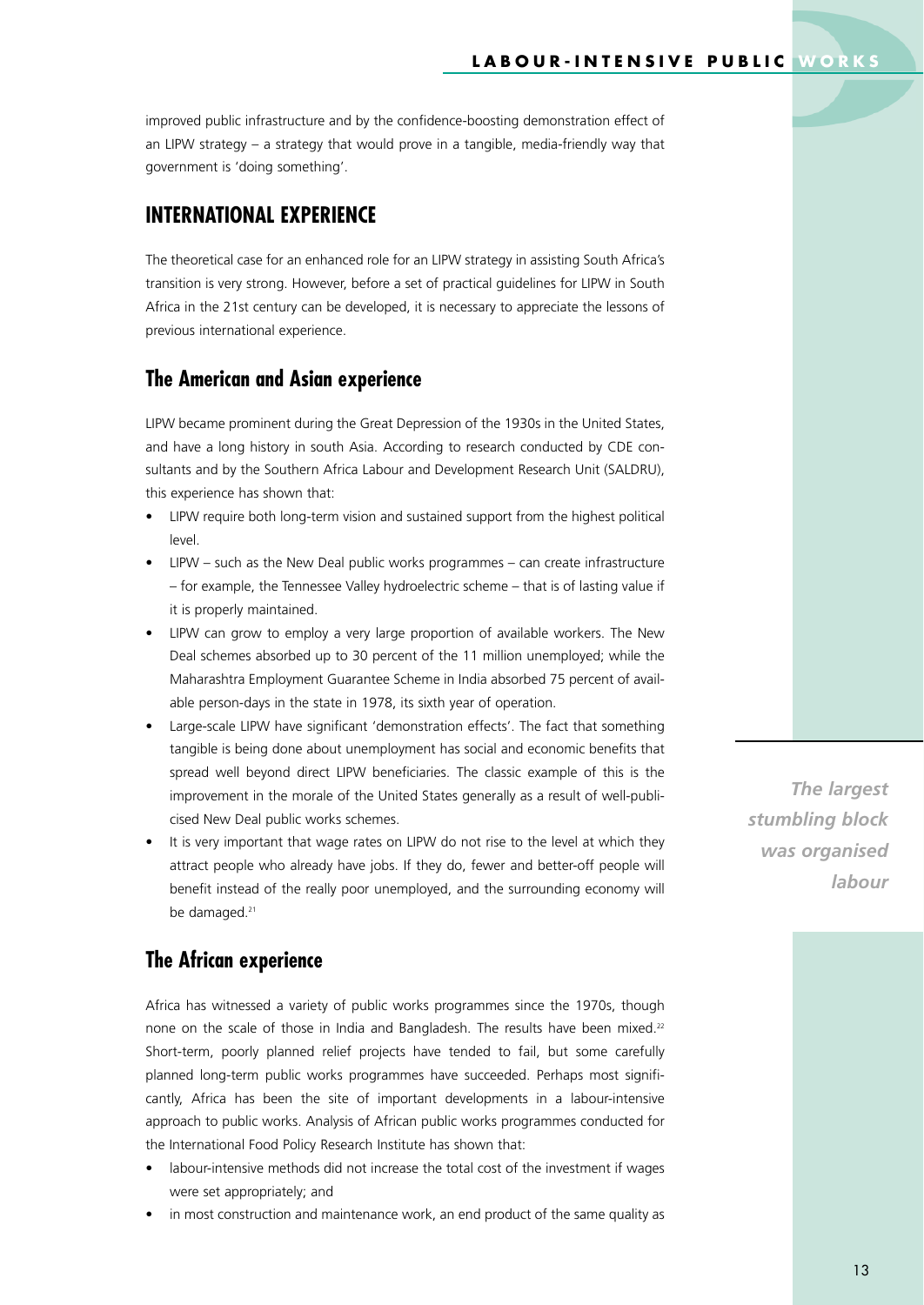#### **CDE IN DEPTH**

that obtained using capital-intensive techniques could be achieved using labourintensive and local resource-based methods.<sup>23</sup>

## **THE SOUTH AFRICAN EXPERIENCE**

This section develops lessons from South Africa's experience of public works schemes in the 20th century.

#### **Before 1994**

The first really large-scale South African public works scheme was aimed at creating employment for 'poor whites' during the Great Depression of the 1930s. By 1932 the scheme claimed 18 percent of the total government budget, but did not increase overall government spending because it was financed by the reallocation of funds from other budget areas. Some 230 000 people were assisted under this programme, and most of them were ultimately absorbed into unsubsidised employment.24 This programme was fundamentally flawed by being restricted to 'poor whites', but it does show how a South African public works programme was able efficiently to absorb a large proportion of the government budget, and that public works schemes can wither away when they are no longer necessary.

In the 1980s drought, rising unemployment, and political unrest led to a renewed interest among government planners in public works programmes, and a number of schemes were implemented. Analyses of these apartheid-era projects conducted by the Urban Foundation, economists, and independent civil engineers paints a gloomy picture of their outcomes.<sup>25</sup> The wastefulness of these programmes is revealed by the fact that a small proportion of their budgets was spent on wages compared to properly designed LIPW. Projects were often poorly planned and hastily implemented. Since they were short term, and intended to provide only temporary relief, very few sustainable jobs were created. The assets constructed were not cost-effective, of doubtful quality and, where they survived, poorly maintained. Little institutional capacity was built. The limited training that did occur was inappropriate and unfocused. Projects were also not effectively monitored and evaluated.

These apartheid programmes serve as a reminder that while public works can relieve unemployment and deliver infrastructure, failure is entirely possible, and is often the result of thinking only of the short-term, poor planning, poor management, and poor monitoring and evaluation.

#### **Since 1994**

In the early 1990s, as South Africa moved towards democracy, public works schemes began their own progress towards maturity.

In 1992 a series of meetings between government, construction industry, and trade union representatives led to the drafting of a 'framework agreement for public works projects using labour intensive construction systems'. <sup>26</sup> The construction industry committed itself to maximising labour intensity in public works programmes, with the significant qualifier 'with due regard to economics'. COSATU agreed that payments could be linked to production, and that a task rate lower than the minimum wage in the construction industry could be paid. At the time this agreement was seen as a major breakthrough.

*Genuinely labourintensive public works programmes function as a safety net to catch people who are adversely affected by structural changes in the South African economy*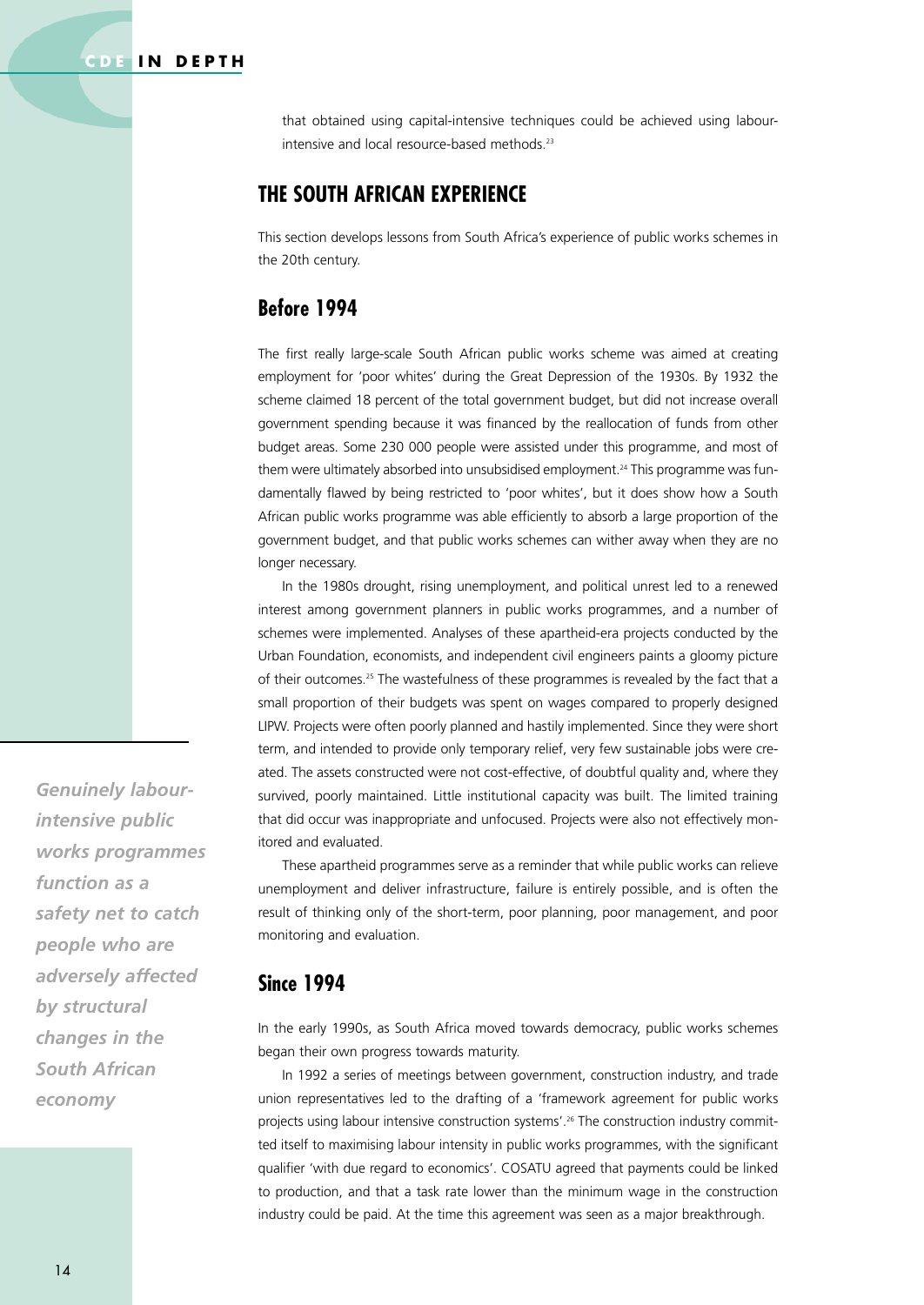However, the framework agreement had major flaws. It created opportunities for labour (or other interests opposed to LIPW) to make labour-intensive projects impractical. This was because the agreement demanded extensive community consultation and involvement in the design and management of each project, $27$  and also required (or at least strongly implied) that complex employment quotas be developed.28 It further required that, although the task rate could be lower than the minimum wage in the construction industry, it should still be 'based on the minimum wage in construction'. 29 These requirements made labour-intensive methods too expensive to be practical. They also rendered LIPW developmentally unsound by preventing projects from effectively targeting the poor.

In January 1993 the employment task force of the National Consultative Forum on Drought presented a proposal to the government for a 'national employment creation programme for the provision of public infrastructure using labour-intensive methods'. 30 The government responded positively, and allocated funds to a pre-investment study. Although this large study made a convincing case for the technical feasibility of LIPW as civil engineering projects, as a policy document the report is weakened by the transitional context in which it was produced. It is based on an uneasy compromise between labour and business that left crucial areas such as wage rates and conditions of service hazily defined.

The discussion of the structure and institutional location of the proposed LIPW strategy was vague. Critical issues such as securing high-level political support, the difficulties of reorienting government expenditure across a range of line departments, and the lack of capacity at all levels of government were glossed over.

Despite being established on these insecure foundations, public works were enshrined in the Reconstruction and Development Programme (RDP) under the 'National Public Works Programme' (NPWP) as a critical element of job creation efforts.<sup>31</sup> The NPWP had two components. The first was a long-term programme to redirect public expenditure on infrastructure towards labour-intensive techniques. The second was a short-term community based public works programme (CBPWP) intended to provide rapid and visible relief to the poor, and to build capacity that could later be used in the longer-term programme.

#### *The long-term component of the NPWP, 1994-8*

Unsurprisingly, the long-term component of the NPWP fell far short of its targets. In 1995 the civil engineering industry turned over R6 billion, and employed 64 424 people. In 1996 the Department of Public Works estimated that 100 000 new jobs could be created through labour-intensive techniques, but by 1998, at a turnover of R9 billion, the construction industry employed 75 387 people – an increase of fewer than 11 000 jobs.<sup>32</sup> This outcome is disappointing, given that employment generation from conventional capital-intensive construction is estimated at 14 000 jobs per billion rands.<sup>33</sup> Even though 75 per cent of funding for civil engineering comes from the public sector, and policies to encourage labour-intensive methods are in place, employment per unit of expenditure has not increased significantly.

Responsibility for the attempted reorientation of expenditure was entrusted to the Department of Public Works. The name of this department might suggest that this was the ideal location. Eighty years ago it might have been, but in more recent decades the department's main responsibility had been to manage and maintain state-owned build-

*Another attempt to reorient the attitudes and capacity of government officials so that they could play a central role in managing LIPW would certainly fail*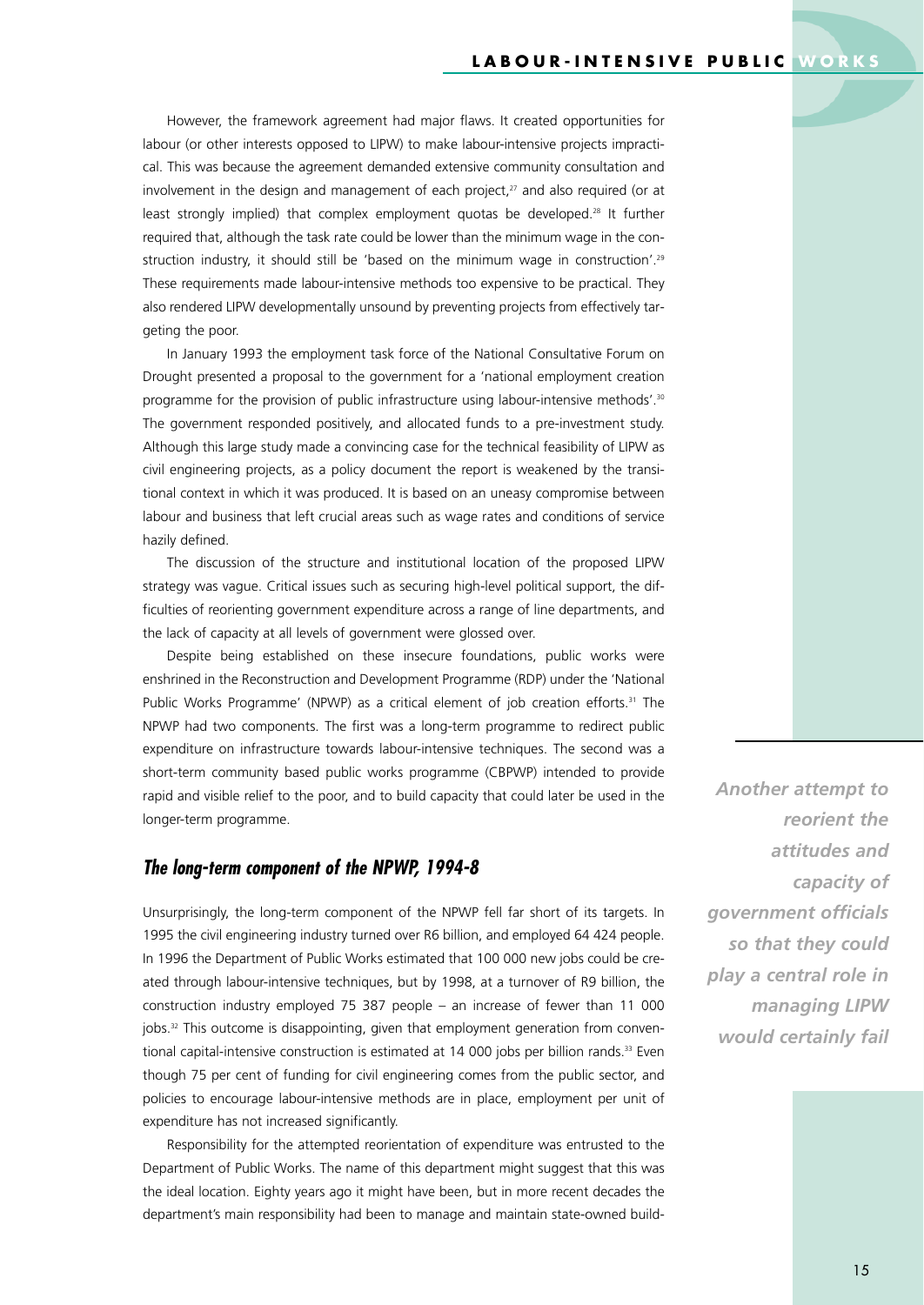ings and land. By 1994 even its traditional area of responsibility was in disarray. It therefore had very little capacity to oversee an ambitious and innovative LIPW strategy.

Locating the programme in the Department of Public Works was not the only obstacle to progress. According to a senior industry source, the construction industry was less committed to the practice of labour-intensive methods than they had been to rhetoric about labour intensity. The largest stumbling block, however, was organised labour. Trade union leaders' fears that the framework agreement would undercut the wages and conditions of service of those in formal employment were never allayed despite the presence in the agreement of clauses to prevent this. As a result, the agreement was not renewed after 1993.

#### *The Community Based Public Works Programme*

Since the late 1990s it has been clear that the NPWP has failed to reorient public expenditure towards labour-intensive techniques. The CBPWP, intended to function as the short-term poverty relief and capacity-building component of the NPWP, is all that has remained of the much larger programme initially envisaged.34

However, the CBPWP is too small to make a real numerical impact on unemployment. It has also suffered from underspend. An accumulation of funds since 1998 has meant that while in 2001/2 the annual budget for the programme was R374 million, the department had a large backlog of funds and could have tried to spend about R1 billion.<sup>35</sup> In 2002, however, the department did not publicly mention any accumulated underspending, but emphasised that the entire annual budget had been spent, and 29 400 short-term jobs created.<sup>36</sup>

The programme's achievements in job creation have been very modest. As table 2 shows, since 1998 the CBPWP has created only 105 000 short-term jobs, creating opportunities for just 1,3 per cent of the 7,8 million unemployed.

*We could spend another R2 billion a year on infrastructure without being ill-disciplined*

#### **Table 2: Jobs created by the Community Based Public Works Programme, 1998-2002 37**

| <b>Budget period</b>                                                                   | Jobs created |  |
|----------------------------------------------------------------------------------------|--------------|--|
| 1998/9                                                                                 | 29 194       |  |
| 1999/2000                                                                              | 15 9 94      |  |
| 2000/1                                                                                 | 30 7 7 6     |  |
| 2002                                                                                   | 29 400       |  |
| Total                                                                                  | 105 364      |  |
|                                                                                        |              |  |
| Note: These figures refer to short-term jobs and do not imply that the people employed |              |  |

in each year were employed for a full year. CDE 2003

The programme was meant to have been implemented in two ways: through NGOs, and through provincial departments of public works. Neither set of implementing agencies has proved satisfactory. In 1996 a CASE/ILO report concluded that the CBPWP was one of the best public works programmes in the world, but expressed reservations about the efficacy of targeting, the understanding of labour-based methods, the quality of monitoring and evaluation, and operation and maintenance in the long term. An evalu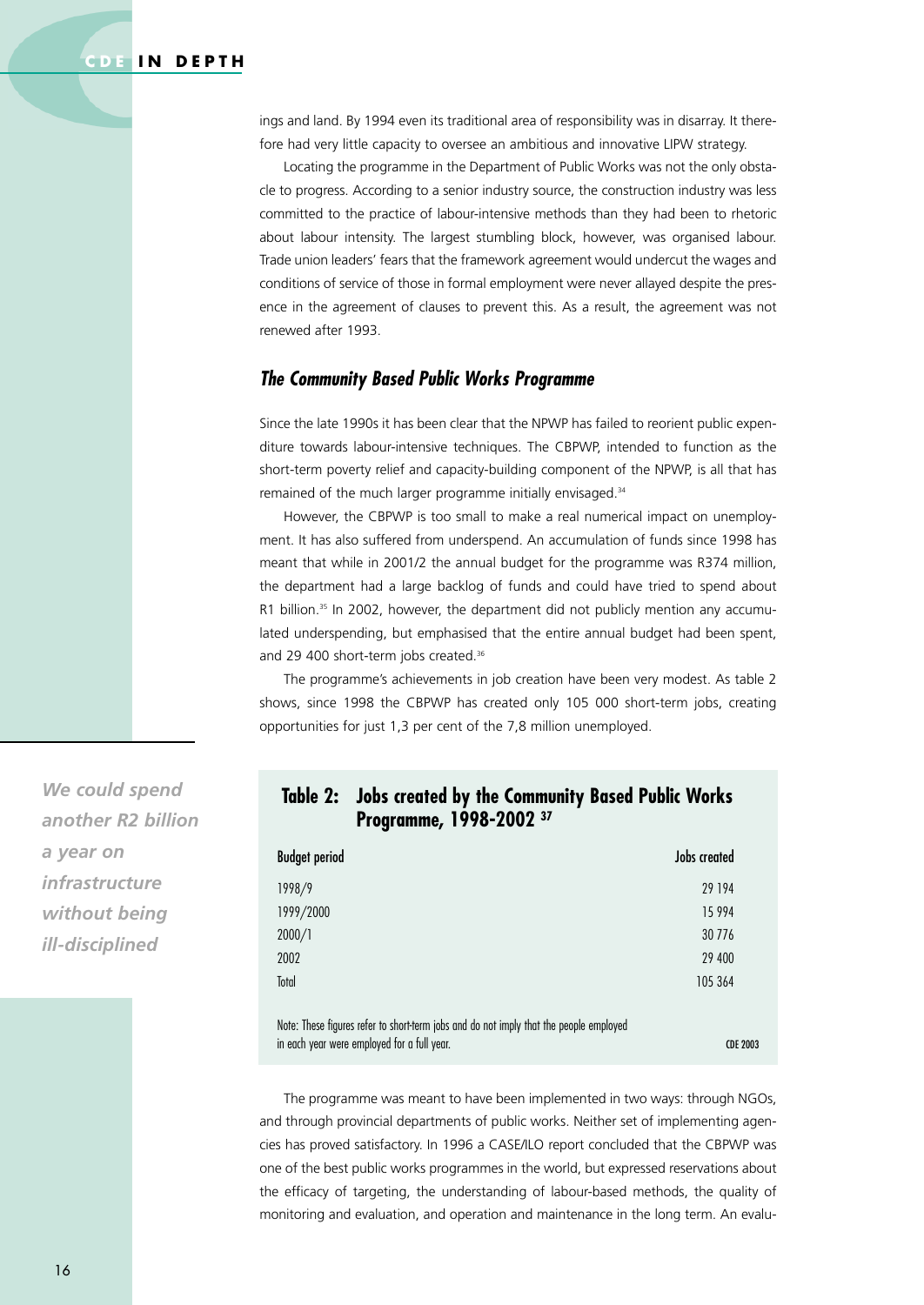ation by the Presidential Labour Market Commission in 1996 was much less positive, and raised similar concerns.<sup>38</sup>

From 1996 onwards the CBPWP has been 'realigned' away from provinces and NGOs and has become the responsibility of local communities and local government. According to CDE interviewees, experience and skills painfully acquired in provincial government have been dissipated. The 'realignment' has involved a reduced emphasis on infrastructure delivery and a much stronger emphasis on income-generation projects such as small-scale agricultural co-ops (many of which have proved unsustainable.)

Nevertheless, despite a serious lack of capacity, compounded by its ill-advised 'realignment', elements of CBPWP illustrate how effective LIPW projects can be at transferring benefits to the poor and unemployed in South Africa. In-depth independent research on 101 projects in the Western Cape in 1995–7 conducted by the International Food Policy Research Institute showed that the vast majority of LIPW outperformed hypothetical untargeted transfer schemes in terms of poverty alleviation and, of course, job creation.<sup>39</sup>

## **WHERE ARE WE NOW?**

Besides drawing on the lessons of experience, an informed assessment of LIPW as a realistic policy option requires an understanding of how they are perceived by the relevant experts and opinion-formers. To find out how LIPW are seen in these influential circles, CDE held two workshops and conducted a series of 31 interviews during the past two years (see appendices A and B).

#### **Burnt fingers and suspicions**

Except for some components of CBPWP and the Working for Water programme (see box: **Public works programmes: a growing trend?,** p 18) the outcomes of public works programmes in South Africa in the 1980s and 1990s were negative. As a result, considerable scepticism about LIPW has built up among civil engineering contractors, economists and development practitioners.

Consultants and contractors who were initially positive – or at least neutral – about labour-intensive construction found this extremely difficult to implement in practice. In the absence of a practical framework for agreement on wages and conditions of service, conflicts often arose that made projects impossible to complete.

Construction industry leaders and private sector economists interviewed also emphasised the difficulties created by South Africa's labour environment. While expressing their willingness to use labour-intensive techniques if the government were to offer large LIPW contracts, most construction company bosses said LIPW would be of no interest to them if workers had to be employed at the same wages and under the same conditions as in capital-intensive construction. The CEO of one construction company went further, saying that his company was reluctant to employ any more workers than seemed absolutely necessary. His company and, he said, many others in the industry used labour brokers and subcontractors wherever possible in an attempt to minimise their responsibilities under labour legislation, and to avoid worker militancy. This view was not shared by three senior executives of similar companies, but corporate economists and consultants confirmed that this approach was widespread.

An equally fundamental reservation centres on whether the state has the capacity

*Wages must be significantly lower than the minimum wage*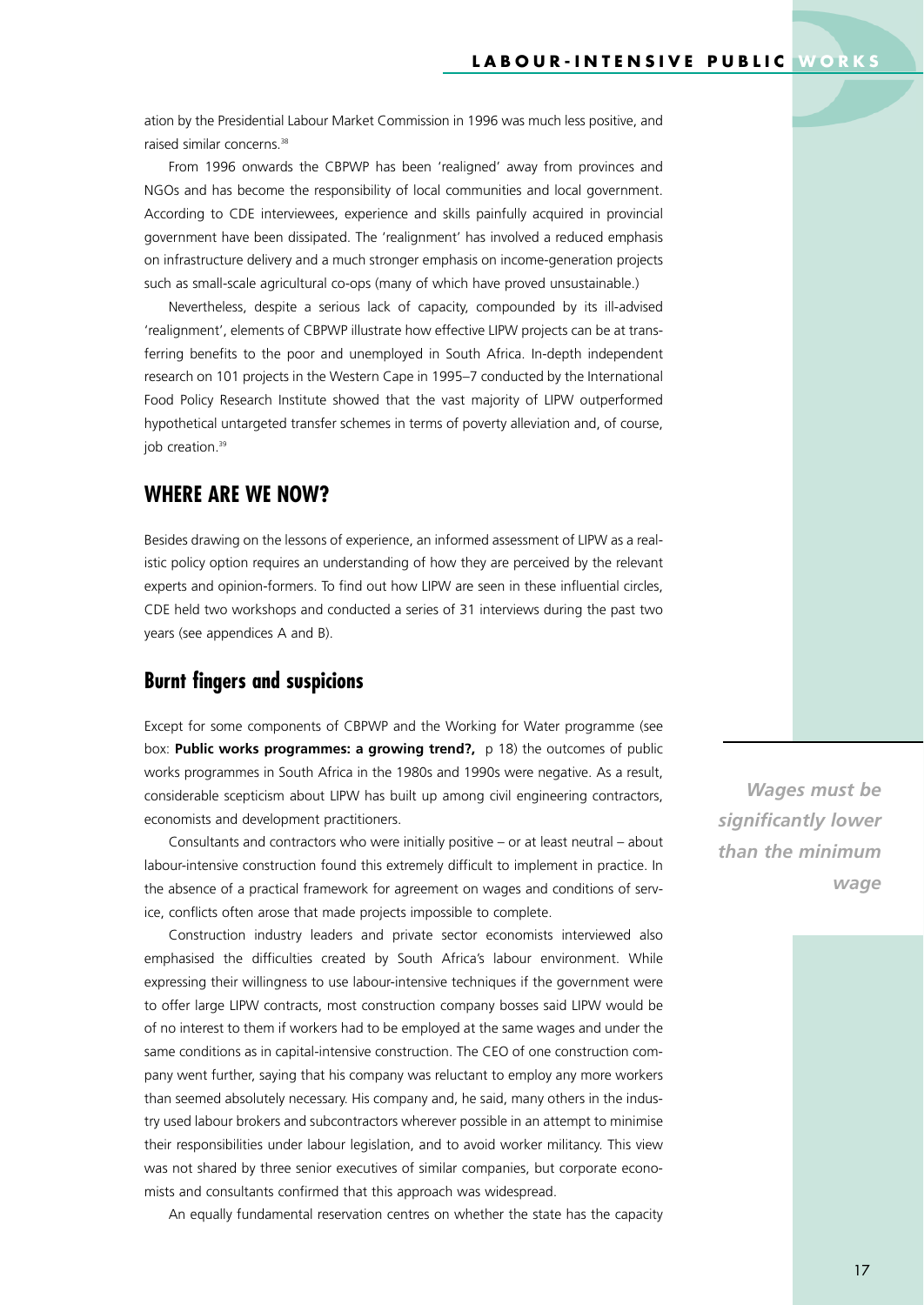to manage a large-scale public works programme. In order to be genuinely labour-intensive, public works must also be management-intensive, and the management must be appropriately skilled. Almost all interviewees were strongly opposed to a new initiative being structured along the lines of the NPWP. They felt that another attempt to reorient the attitudes and capacity of government officials so that they could play a central role in managing LIPW would certainly fail.

Service NGOs and development practitioners also reported confusion and disputes around LIPW and further noted an especially unfortunate outcome in some rural projects where wage rates had been set too high for local conditions. In these cases, existing subsistence activity and development work had been disrupted as workers flocked to the more lucrative – but temporary – LIPW. These other activities then had to be painfully reconstructed when the LIPW were completed.

#### **Capacity developed, and lessons learnt**

It would, however, be unduly harsh to write off the experiences of the past decade as no more than a false start.

# **Public works programmes: a growing trend?**

#### **Working for Water**

Working for Water was launched in 1995 in an effort to tackle the problems of invading alien plants as well unemployment. It is a multidepartmental initiative led by the departments of Water Affairs and Forestry, Environmental Affairs and Tourism, and Agriculture. With 300 projects throughout the country, the programme is aimed at enhancing water security, improving ecological integrity, restoring the productive potential of land, promoting the sustainable use of natural resources, and investing in the most marginalised sectors of South African society.

Significantly, this well-known and much-praised nationwide programme also operates in partnership with the private sector and international donors. Working for Water has won 25 national and international awards. It had a budget for 2001/2 of more than R400 million, and employed 24 000 people in 2000/1.

#### **The Zibambele roads maintenance contract system**

The KwaZulu/Natal Department of Public Works and Transport began this programme, which creates sustainable jobs in labourintensive road maintenance, in 1999. Under the project, roughly 6 000 households are contracted to maintain a specific length of the road for a year at a time. Zibambele households are

responsible for maintaining the road surface, verges and drainage system, and maintaining good roadside visibility.

#### **Gundo Lashu and other LIPW projects in Limpopo**

The Limpopo Road Agency has established a long-term labourintensive rural road rehabilitation programme called Gundo Lashu (Venda for 'our victory'). The agency has obtained R20 million in foreign donor funding to pay for the training of contractors and for technical support in programme management. The Gundo Lashu programme is being implemented in accordance with the gazetted code of practice for special public works programmes, and the Department of Labour is paying for the generic training of task-based workers employed by the contractors, in line with the code of good practice.

Several other labour-intensive road construction projects are currently under way in Limpopo. These include a project supported by Anglo Platinum and the Donaldson Trust to train LIPW team leaders and contractors.

#### **Projects of the Department of Environmental Affairs and Tourism**

This department currently operates a wide range of employment creation schemes, and is planning others. These programmes and projects involve environmental clean-up, for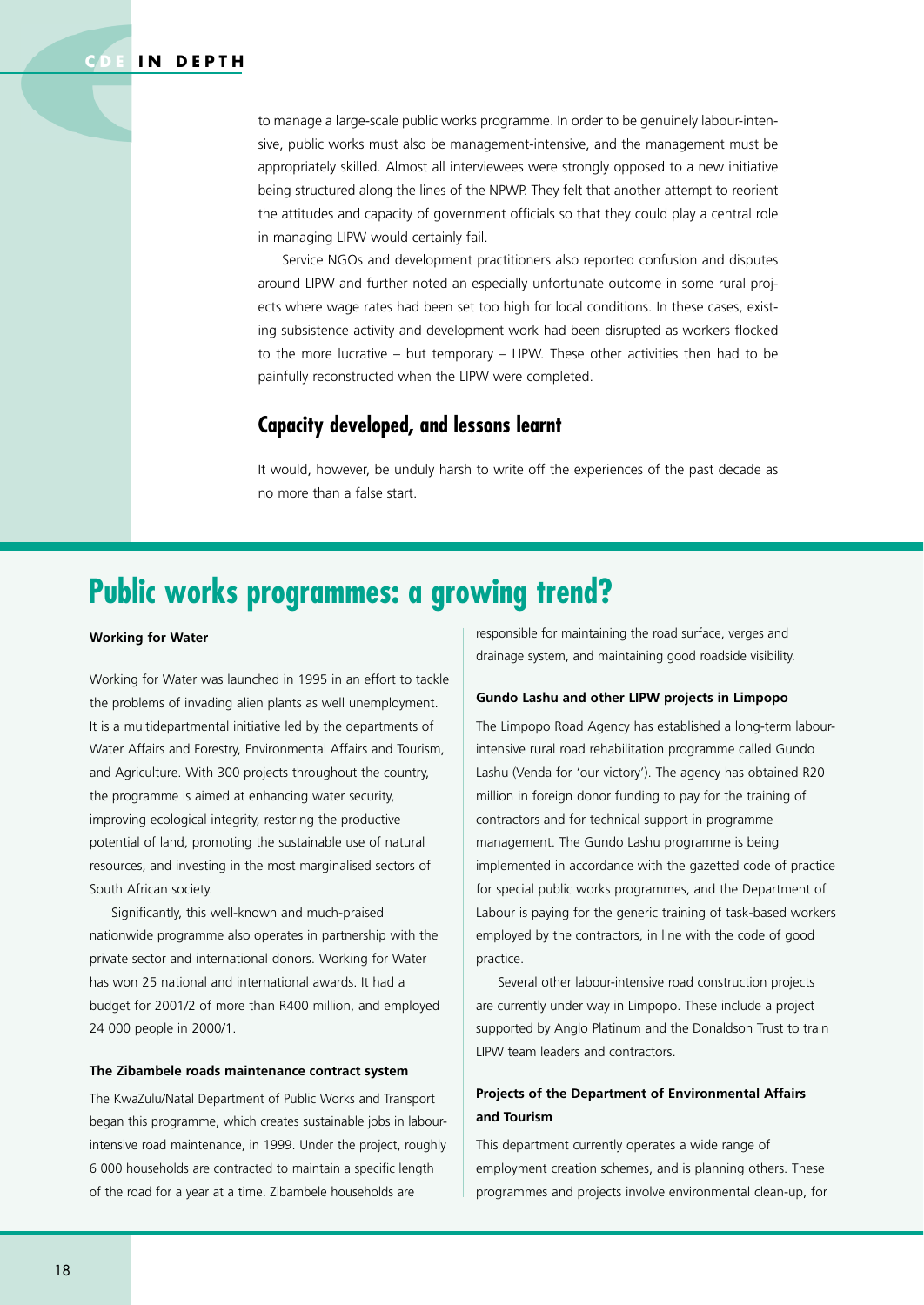Despite the many obstacles thrown in its path, the public works programmes of the 1990s:

- developed pockets of LIPW capacity in the Department of Public Works, in some provincial administrations, and in various development agencies and NGOs;
- inspired projects such as the Working for Water programme of the Department of Water Affairs and Forestry, which has projected a positive image for LIPW; and
- resulted in the compilation of detailed training manuals for LIPW contractors and consulting engineers.

## **Existing programmes are numerically insignificant**

Since 2000 some of this capacity and some of these lessons are being applied more widely. Besides the CBPWP and Working for Water, the government has begun to operate a number of other relatively small public works and employment creation programmes (see box: **Public works programmes: a growing trend?**, below).

Not all of these projects would fit the strict definition of a properly labour-intensive public works programme. None appear to have benefited from rigorous independent

instance the Coast Care programme, and the maintenance and creation of tourist infrastructure. The department's business plan for 2002 lists 123 such schemes, with a combined budget of R516 million.

#### **The National LandCare Programme**

Since 1998 the National LandCare Programme of the Department of Agriculture has created more than 8 000 jobs. Its budget for 2002/3 is R35 million.

#### **Building for Sport and Recreation**

The Department of Sport and Recreation launched this programme in 2001. Sports facilities in disadvantaged communities are built or repaired using labour-intensive methods. The programme has been allocated R254 million to 2003/4.

#### **National Roads Agency LIPW projects**

In 2001 the National Roads Agency constructed a section of the N1 between Polokwane and Musina using labour-intensive methods. Labour-intensive projects planned for 2002/3 will shortly be put out to tender.

#### **The Zivuseni Programme**

In April 2002 the Gauteng government launched the Zivuseni short-term poverty alleviation programme. Its budget over the next three years is expected to be R400 million. Projects undertaken include maintaining government buildings and cleaning up urban areas, particularly managing waste and clearing storm water channels.

Zivuseni participants are employed for a maximum of three months in each year at R40 a day, which is 65 per cent of the minimum wage in the construction sector in Gauteng. The programme reports no objections from organised labour.

By the end of 2002 some 120 000 people had registered for the programme. Zivuseni's target is to make 12 000 job offers in 2002/3, and twice that number in 2003/4. It employed about 5 000 people to December 2002.

As the premier of Gauteng, Mbhazima Shilowa, puts it:

'The extent of poverty and the timeliness of the intervention are evidenced by the overwhelming response by thousands of potential beneficiaries who have already enrolled with the project. … The participants in the Zivuseni programme benefit not only through income gained from short-term jobs, but also through skills acquired in the process.'

The Gauteng government also requires that all its infrastructure development projects be at least 60 per cent labour-intensive.<sup>41</sup>

CDE 2003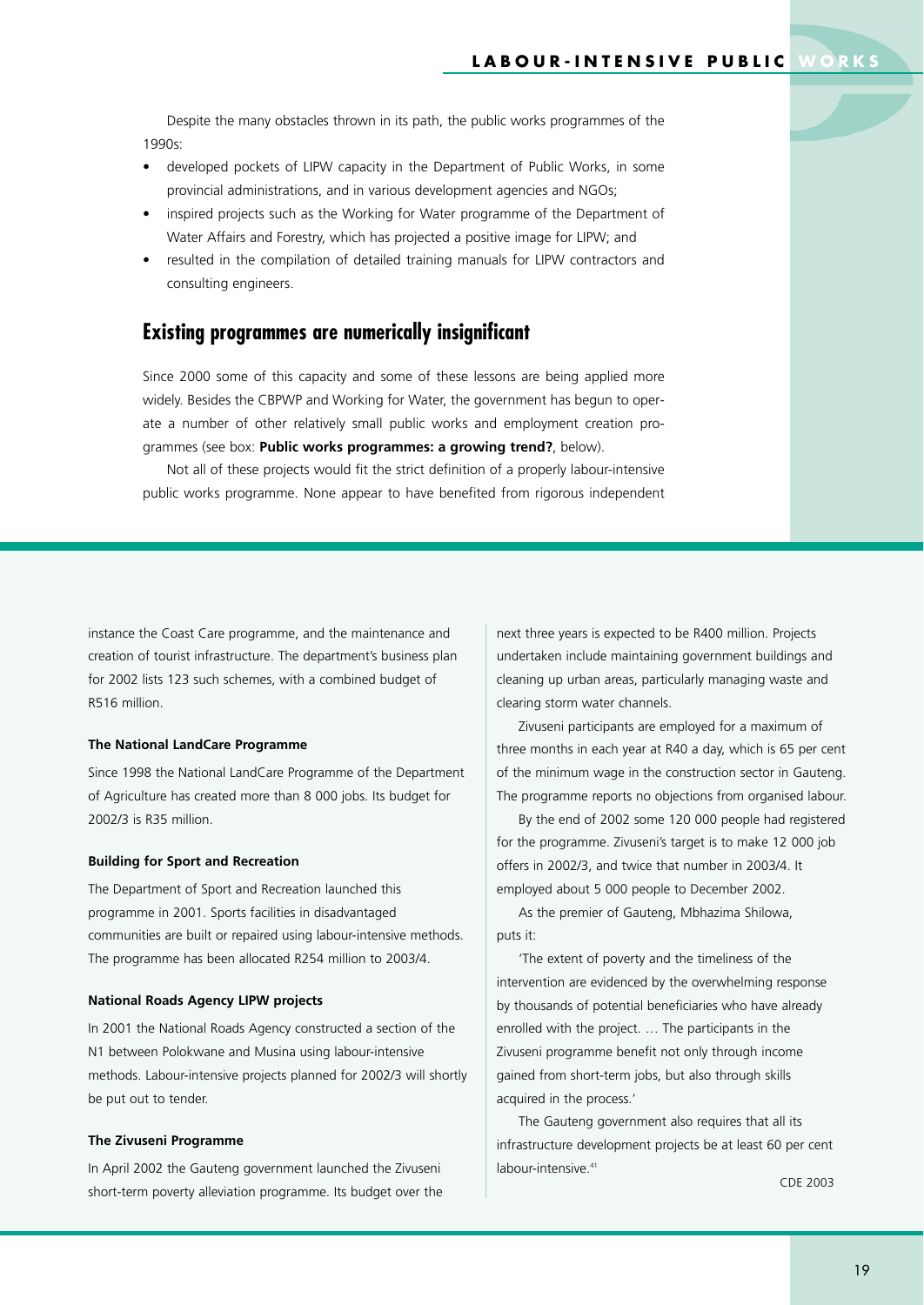evaluation. The National Treasury is not confident that all these initiatives have been efficient users of public money.40 Most importantly, these are not large programmes. In 2000/1, for instance, all of them combined created no more than 80 000 temporary jobs, and it is unlikely that the total has risen significantly since then.

The main reason why these government programmes have stayed small is because they lack the involvement of the only South African sector which has proven that it can construct infrastructure on a really large scale: the private sector (and corporatised state enterprises such as Telkom and Eskom). The experience of past decades across a wide range of areas – including housing and transport – clearly shows that state departments cannot deliver at scale on their own.

This is a key point. If LIPW are to grow to a really significant scale, a size that can bring our unemployment statistics down by 5 per cent or more, they will need significant long-term involvement from the private sector.

#### **SECURING PRIVATE SECTOR INVOLVEMENT**

In interviews with CDE, business leaders and economists agreed that unemployment could pose a serious threat to the stability of democratic South Africa, and that urgent measures are required to alleviate it. While CDE's business informants are acutely aware of the difficulty of creating an efficient countrywide LIPW scheme, there is nonetheless a sense among them that a suitably organised and financed programme might well be the best job creation and poverty relief option that is realistically achievable.

However, if private sector leaders were to consider LIPW as a serious option for a major initiative, they would require more information on its financing, on wage rates and labour standards, and on how the initiative would be managed.

#### **Financing LIPW**

CDE's research and interviews indicate that the real problem is not funding a sizeable public works strategy but mustering the capacity and creating the conditions to spend those funds effectively. Economists widely agree that the government's success in reducing its debts has created some room for additional state expenditure.

Private sector economists interviewed agreed that the state could invest R2-3 billion a year in infrastructure without adverse effects on inflation or investor confidence. One leading corporate economist commented: 'We could spend another R2 billion a year on infrastructure without being ill-disciplined.' Another, well known for his fiscal conservatism, suggested that as much as an additional R4 billion could be spent on infrastructure a year without risk.

Even this modest increase in overall government spending would not be necessary to fund the first phase of a major LIPW strategy. In fact, at the start of a new LIPW initiative, it might not even be necessary to alter existing expenditure patterns by very much – let alone correct rollovers, or win the political battle to transfer funds between line departments. The treasury already has significant sums earmarked for employment creation and poverty relief – R1,5 billion in 2002/3, and another R1,5 billion in 2003/4.42 CDE has estimated on the basis of the government's own figures that another roughly R1,9 billion was allocated in 2002/3 to infrastructure programmes that could adopt a more labour-intensive approach. This was projected to rise to R2,6 billion in 2003/4.43 To be conservative, it is assumed that only 25 per cent of this amount could be spent

*In 2000/1, government's public works programmes created no more than 80 000 temporary jobs*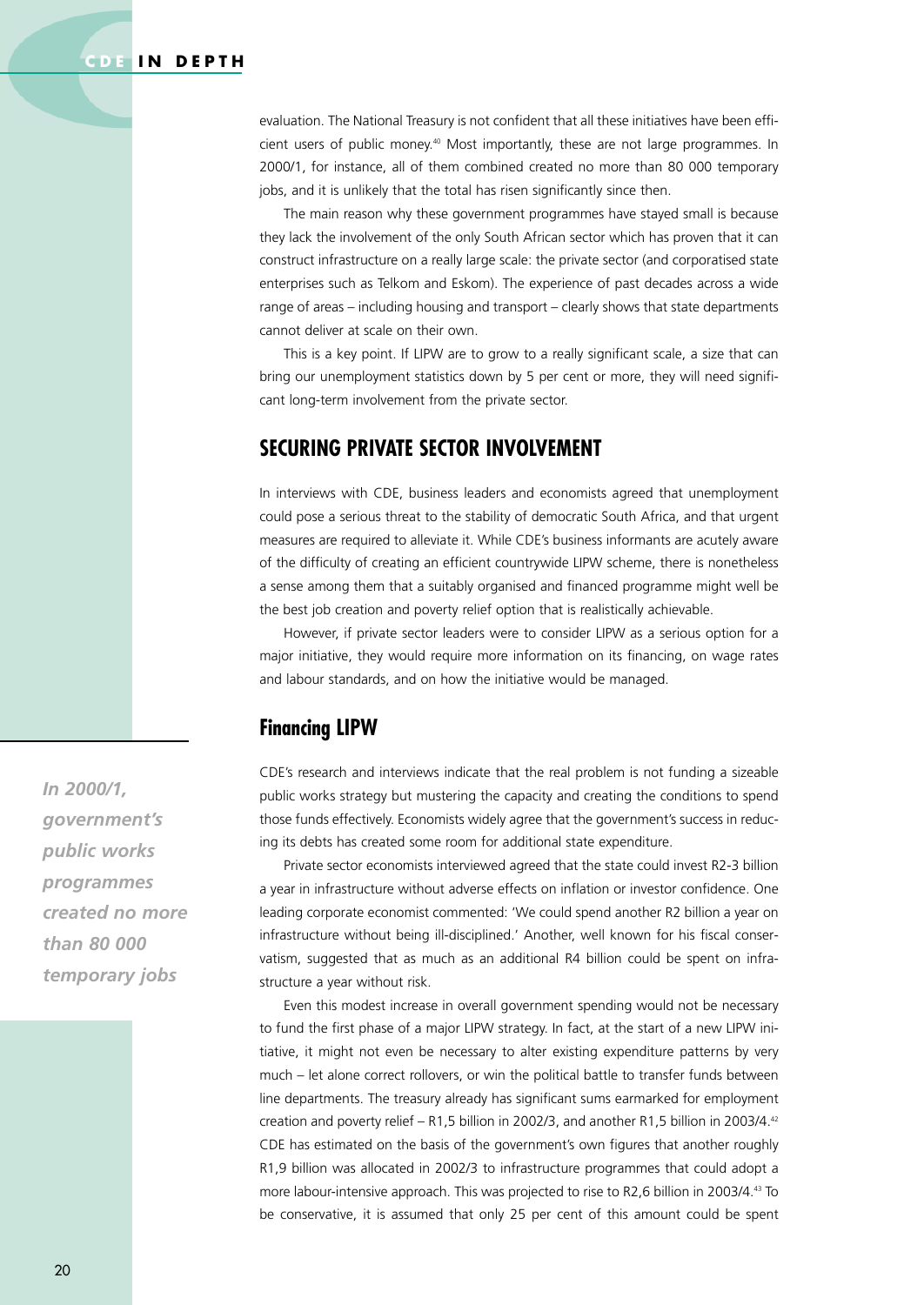labour-intensively. To these sums could be added some portion  $-$  say 25 per cent  $-$  of the 'contingency reserve', which stood at R3,3 billion in 2002/3 and was projected to rise to R5 billion in 2003/4, and some – say 50 per cent – of the R855 million allocated to the Umsobomvu fund for youth training and job creation.<sup>44</sup>

#### **Table 3: Potential budget for LIPW with no additional government spending, 2002-3 45**

| <b>Budget items</b>                          | <b>Funds</b>     |
|----------------------------------------------|------------------|
| Employment creation and poverty relief funds | R1,5 billion     |
| 25 per cent of other infrastructure funds    | RO, 475 billion  |
| 25 per cent of 'contingency reserve'         | RO,825 billion   |
| 50 per cent of Umsobomvu fund                | RO, 4275 billion |
| Total                                        | R3,2 billion     |
|                                              | <b>CDE 2003</b>  |

The potential maximum budget for labour-intensive public works, with no additional government spending, exceeded R3 billion in 2002/3. This is far more than could be efficiently spent in the first year of a new LIPW strategy.

#### **Securing agreement on wage rates and labour standards**

Without the ability to pay well below the minimum wage offered in conventional capital-intensive construction, LIPW simply will not happen because they will not attract the interest of contractors to tender for LIPW work. Just as important, wages on LIPW must be significantly lower than the minimum wage if they are to reach the largest number of really poor long-term unemployed people. The lower the wage, the more people can be assisted. (Obviously, the wage must be above the 'opportunity cost' of employment – that is, high enough to make working worthwhile. Finding the optimal wage rate for each LIPW project is a complex practical challenge, and a period of experimentation is likely to be necessary).

Fortunately, in January 2002 the minister of labour issued sensible and flexible regulations that would make a national LIPW programme possible. Crucially, the regulations permit workers to be paid at below the minimum wage for unskilled workers in the area, per sector and per task completed. They also exempt LIPW contractors from many other sections of the Basic Conditions of Employment Act that would make it impractically expensive to run a LIPW project.<sup>46</sup> (It should be noted that although these regulations make LIPW entirely possible, some experts argue that a well-publicised national framework agreement with organised labour may be required to make them practical on a really large scale.)

There is also an increasing sense in the highest political circles that creating growth and jobs is at least as important as maintaining a warm relationship between the government and COSATU. The individual voices of the poor and the unemployed are no longer completely drowned out by those of organised labour. In fact, according to an ANC official concerned with labour policy interviewed in 2002, representatives of the formally employed are also beginning to shift their stance. After all, reducing the

*A transitional programme must not be a 'Band-Aid' that temporarily disguises the real problems*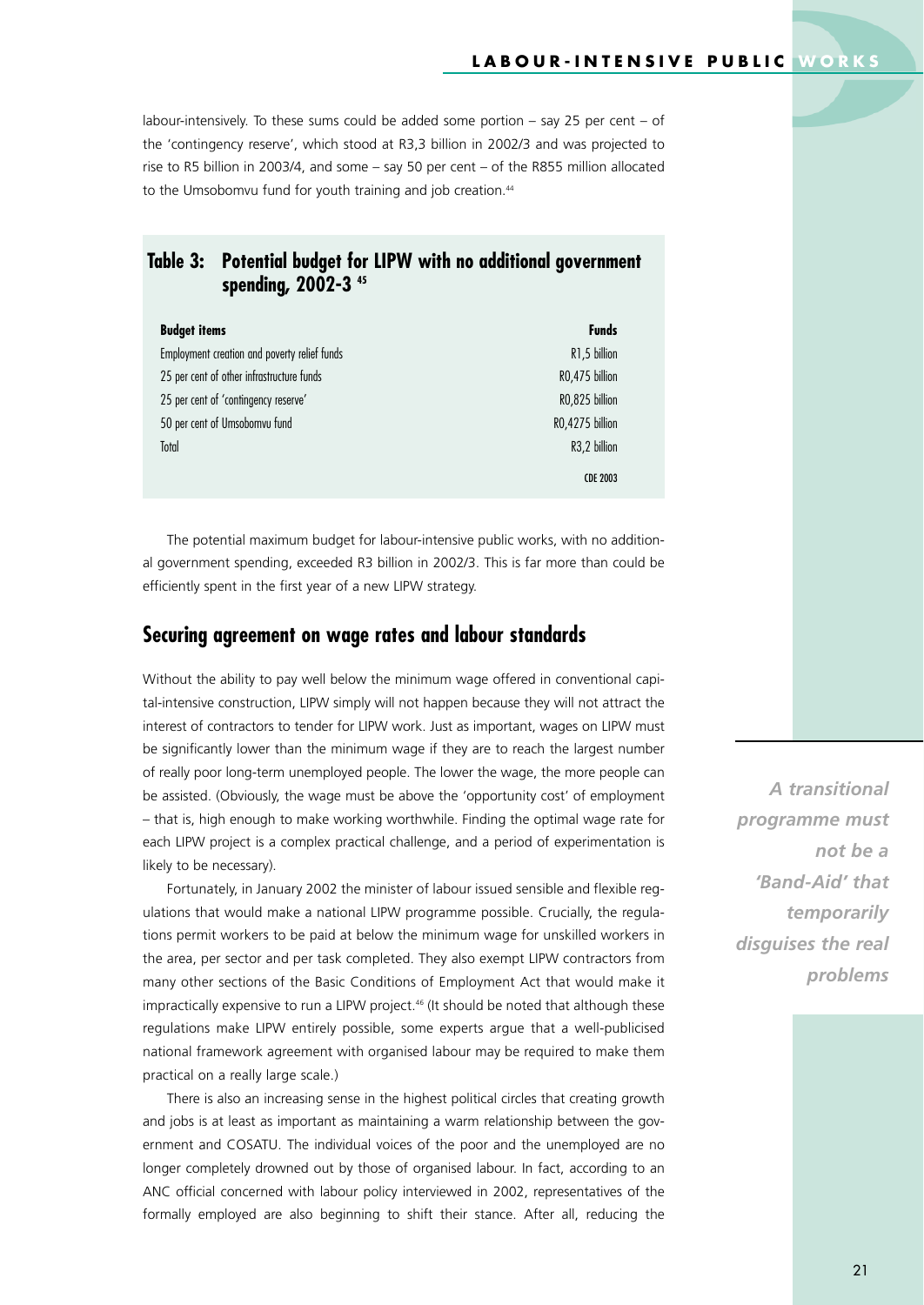number of dependants supported by each formally employed person is far more likely to benefit union members than would further mobilisation and protest aimed at forcing employers and government to raise wages or increase job security. COSATU itself stated in 2002 that the 'main enemy' of young people was mass unemployment, and called for the creation of 'youth brigades' that would 'mobilise young people in the service of the community, while at the same time giving them the chance to gain skills, build their self-confidence and help them to find income-generating opportunities in the future'. 47

#### **Managing a national LIPW strategy**

The South African public works programme of the 1990s was weakened by the fact that they did not enjoy consistent high-level political support. This meant that, although the initial phases of the programme were relatively well thought through, it was quickly submerged in the wider turmoil of transition and transformation. A new LIPW initiative would need to be run in a very different way to secure the political support, private sector involvement, and skilled leadership that it will need.

The precise management structure and institutional location of a new nationwide LIPW initiative can only emerge from negotiations between private sector representatives and government.

### **CDE'S POINTS OF DEPARTURE**

We now develop points of departure for a new large-scale LIPW strategy for South Africa by placing the proposed strategy in its wider context.

#### **Massive job creation requires sustained structural reform**

CDE should not be misunderstood. The only way in which South Africa can achieve large and permanent increases in employment and significantly reduce poverty is by increasing its rate of economic growth from its current band of 2–3 per cent to 5–6 per cent a year.48 To make this essential shift, and to ensure that the more rapid growth results in maximum job expansion, the country needs major structural reforms.

CDE has consistently welcomed and supported the government's macroeconomic reforms and the promise of microeconomic reform to reduce the cost of doing business. Fiscal discipline, sound monetary policy, an increasingly open trade regime, an independent Reserve Bank, and significant steps towards the abolition of exchange control all add up to a strong foundation for rapid and sustained economic growth.

These successes, however, are only a necessary foundation. We need to go much further, particularly with respect to microeconomic reforms and creating an environment that is attractive to investors and the maximum expansion of jobs. South Africa should:

- **• remove all existing obstacles to growth and job creation.** The most important of these arise from current labour legislation, and from crime:
	- crime remains the single largest obstacle to investment, and therefore to growth. Real progress is required.
	- considered as a whole, our labour and employment equity laws work to discourage entrepreneurship and job creation. (This has been demonstrated in recent research by the World Bank on Johannesburg's manufacturing firms.)<sup>49</sup>

*Enough money has already been budgeted to fund the start of a new large-scale LIPW initiative*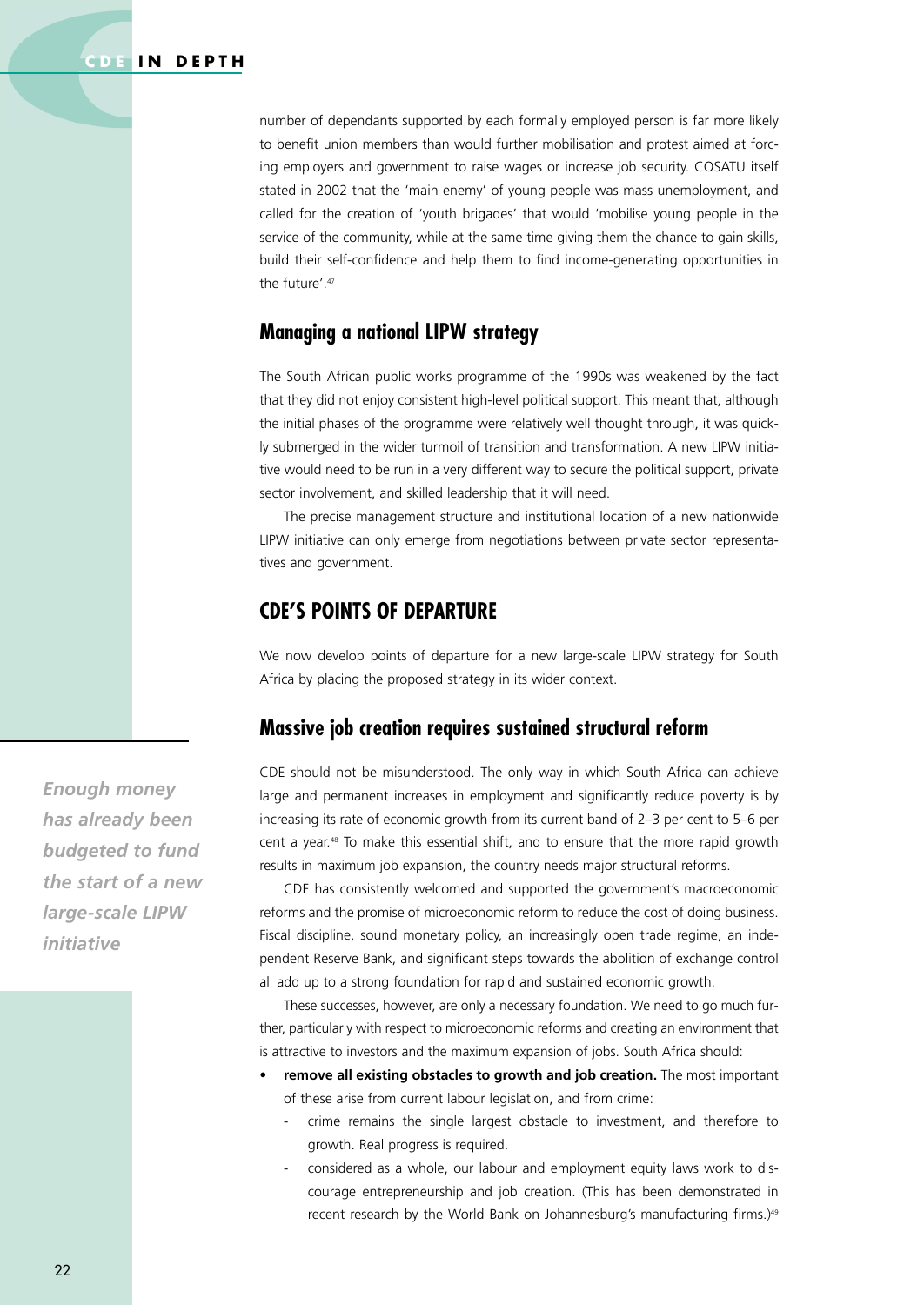Job-destroying 'unintended consequences' and all the rules that distort or shrink the labour market must be abolished. This need not be at the expense of sound labour practice that protects worker rights;

- **• radically reform our education and training systems** so as to improve both the quantity and quality of our skilled workforce. (We could, for instance, experiment with voucher system that would give poorer parents the opportunity to make similar choices to those of wealthy parents in finding the best schools for their children);
- **• adopt an immigration policy that makes it quick and easy to attract skills to South Africa.** The Immigration Act of 2002 represents progress on this issue, but more should be done to attract skills. South Africa must actively recruit skilled people and entrepreneurs from countries where we can offer competitive opportunities. (On the vital importance of an 'open door' policy for skilled immigrants, see CDE's numerous publications on immigration<sup>50</sup>);
- **• reform the tax system** to make it competitive with that of other emerging markets competing for foreign direct investment;
- **• complete the long-delayed privatisation process, and bring competition into service provision** in the local and provincial spheres of government;
- **• improve our economically vital infrastructure,** particularly in telecommunications and transport (CDE welcomes the government's recent commitment to increased spending on infrastructure of all types. This will make a valuable contribution to job-creation both directly and as a result of opportunities created by improved infrastructure.<sup>51</sup> LIPW should be seen as complementary to this programme, and not as a replacement for it);
- **improve our national health policy and practice, especially in relation to** HIV/AIDS; and
- **• develop and implement urbanisation and urban policies that recognise that South Africa is an urban economy** and that the economic and social well-being of the nation depends on thriving and competitive cities.<sup>52</sup>

Given firm political leadership, many of these essential reforms could be implemented quickly. Others will be slow and complex to implement. Some of them are likely to be opposed by powerful interests, while others may appear to 'make things worse' for a time. Effective management of a comprehensive reform programme will require strong leadership and consistent follow-through. Hard political choices will have to be made, and stuck to for several years.

#### **In the meantime …**

These urgent structural reforms, which government (at least in principle) and business both support, should be accompanied by appropriate and realistic transitional programmes that address unemployment and poverty directly. These transitional measures would provide the space for the necessary structural reforms to be made more rapidly and boldly, and make the entire reform package much easier to sustain politically.

But a transitional programme must not be a 'Band-Aid' that temporarily disguises the real problems that must be addressed. Nor should it create new problems by requiring unsustainable levels of public expenditure that would destroy hard-won fiscal and monetary discipline. Rather, it should be fully compatible with the overall direction of reform. In a country with a major crisis of unemployment, it should provide jobs, improve infrastructure for growth, and, whenever possible, training.

*Only the private sector has the capacity to ensure that LIPW can be carried out on a really large scale*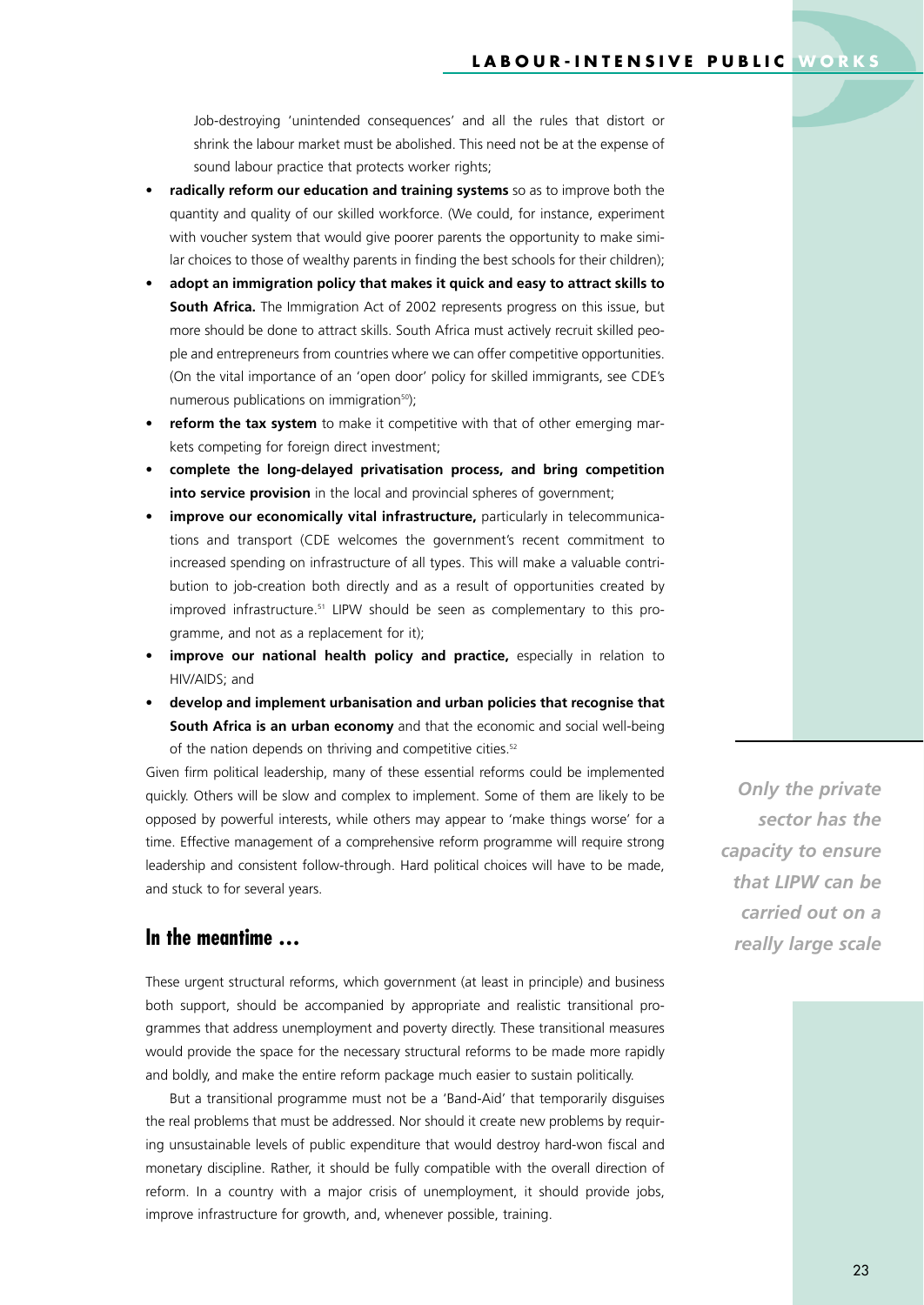#### **LIPW are an important transitional measure**

Properly planned, managed, and genuinely labour-intensive public works have major advantages over other proposed transitional measures such as a BIG or employment creation schemes that do not add value. LIPW have the following positive features:

- **Provide jobs** for the many South Africans who have never worked or are not working now.
- **• LIPW create and maintain infrastructure.** This is the unique advantage of public works schemes. LIPW create socially and economically useful output ranging from urban maintenance such as waste collection, street cleaning, and stormwater drain maintenance to the construction and maintenance of rural infrastructure needed for small-scale farming and the maintenance and construction of economically vital infrastructure, particularly roads.
- **Large-scale LIPW draw on private sector capacity.** Unlike programmes that would rely on an understandably weak state bureaucracy to deliver them, large LIPW benefit from the capacity of South Africa's strongest asset: its private sector. Projects are undertaken by private construction companies, contractually bound to the state to employ labour-intensive rather than capital-intensive techniques.
- **• LIPW are highly compatible with black economic empowerment.** Typical LIPW contracts tend to be easily divisible into relatively small subcontracts, and do not require expensive or sophisticated capital equipment. Small black-owned start-up contracting firms are therefore ideal private sector partners in many LIPW contracts. On larger projects, smaller contractors can be guided and assisted by larger, longerestablished contractors, who are already experts in co-ordinating large projects using many small subcontractors.
- **LIPW provide training.** Unlike a BIG, which would reinforce attitudes of dependency, employment on longer-term LIPW enable participants to gain a thorough training in useful skills, while a job on a short-term LIPW project provides valuable exposure to the world of work, and may also provides opportunities to acquire marketable skills.
- **• LIPW are management-intensive.** In South Africa the management intensity of LIPW could eventually become an advantage rather than a challenge to an LIPW strategy. There are many school-leavers with basic literacy and numeracy who cannot find a job, and who would be ideal candidates for training as labour unit supervisors and site foremen on LIPW projects. Some of these supervisors could progress to being trained in more senior management. (In the short term, a potential source of additional senior management capacity could be retired civil engineers and contractors willing to become involved in LIPW. This would give practical content to the president's call in 2002 for volunteerism.)
- **• LIPW start to show results relatively quickly.** Some types of LIPW, such as urban clean-up programmes, can be implemented within a year.
- **• LIPW are self-targeting.** Unlike income grants, which require immense state capacity to target their intended beneficiaries while avoiding fraud, low-wage, labourintensive public works are self-targeting. To be an economically viable alternative to conventional capital-intensive construction, they must pay low wages – significantly below the minimum formal wage available in the area. They therefore tend to attract only the long-term unemployed to the jobs they offer. The need to keep wages low also means that a larger number of very poor people can be assisted.

*The only way in which South Africa can achieve a large and permanent increase in employment, and significantly reduce poverty, is by increasing its rate of economic growth*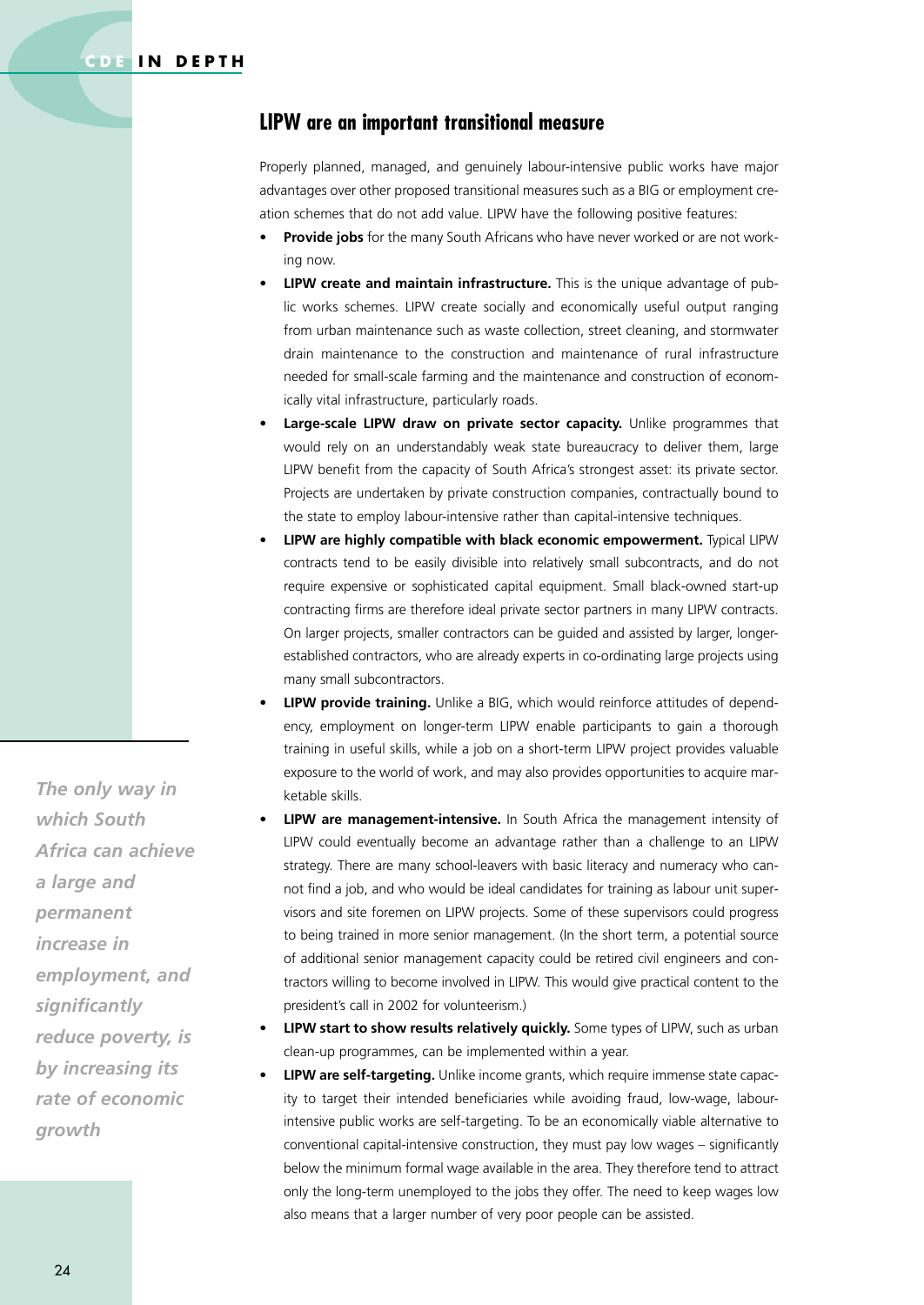- **• LIPW are affordable within South Africa's fiscal constraints.** Enough money has already been budgeted to fund the start of a new large-scale LIPW initiative. And because LIPW produce additional employment within existing patterns of expenditure by substituting labour for capital equipment, they will not place unsustainable demands on public funds.
- **• LIPW are transitional by nature.** Unlike dole systems, LIPW are easily stopped when they are no longer necessary, because the overall state of the economy has improved.

CDE has therefore concluded that a large-scale LIPW strategy is an appropriate transitional programme for South Africa.

These important advantages notwithstanding, LIPW are not a panacea nor a 'quick fix.' While some LIPW programmes, for instance urban clean-up campaigns, could be implemented within a year, LIPW designed to create new infrastructure function best and spend most efficiently as part of a multi-year transition plan.<sup>53</sup> LIPW are not a replacement for state transfers to those unable to work owing to old age or illness, and they are no replacement for child support grants. They also do not replace, but should rather be coupled with, an appropriate strategy to encourage and facilitate entrepreneurship (a CDE report on this topic is forthcoming).

## **CDE'S RECOMMENDATIONS**

In this section, CDE identifies 12 guidelines that arise from its research and should be followed to ensure the success of a public works strategy for South Africa in the 21st century.

- **1. The highest-level political support is essential:** A commitment is needed from the presidency and cabinet to fund an LIPW strategy as long as this is necessary to alleviate unemployment.
- **2. The LIPW strategy must grow to a really large scale:** The strategy has to be designed in such a way that it can realistically grow to a size at which it bring down unemployment by 5 per cent or more. This will require extensive private-sector involvement.
- **3. The LIPW strategy must be a national public-private partnership:** A largescale LIPW strategy for South Africa will depend on voluntary senior leadership from the organised private sector and the enthusiastic involvement of private companies, because only the private sector has the capacity to ensure that labour-intensive public works can be carried out on a really large scale. The government should design every feature of the LIPW strategy so as maximise private sector involvement. (Why should a clean-up campaign, for instance, be run by a state agency rather than by a private company?)
- **4. Wages must be low:** In order to target the poor effectively, be sustainable, and benefit the largest number of poor people, wages paid on LIPW should be as close as possible to local informal wages for unskilled casual labour. Wages should certainly be much lower than the formal minimum wage in the capital-intensive construction industry, and should be task-based.
- **5. The LIPW strategy should draw on dedicated funds:** South African and international experience shows that it is not appropriate to fund LIPW through the standard budgetary channels. LIPW programmes work best when they act as sources of earmarked funding for government departments and contractors, which is only

*The LIPW strategy can be an important component in building confidence and hope for the future of the country among rich and poor alike*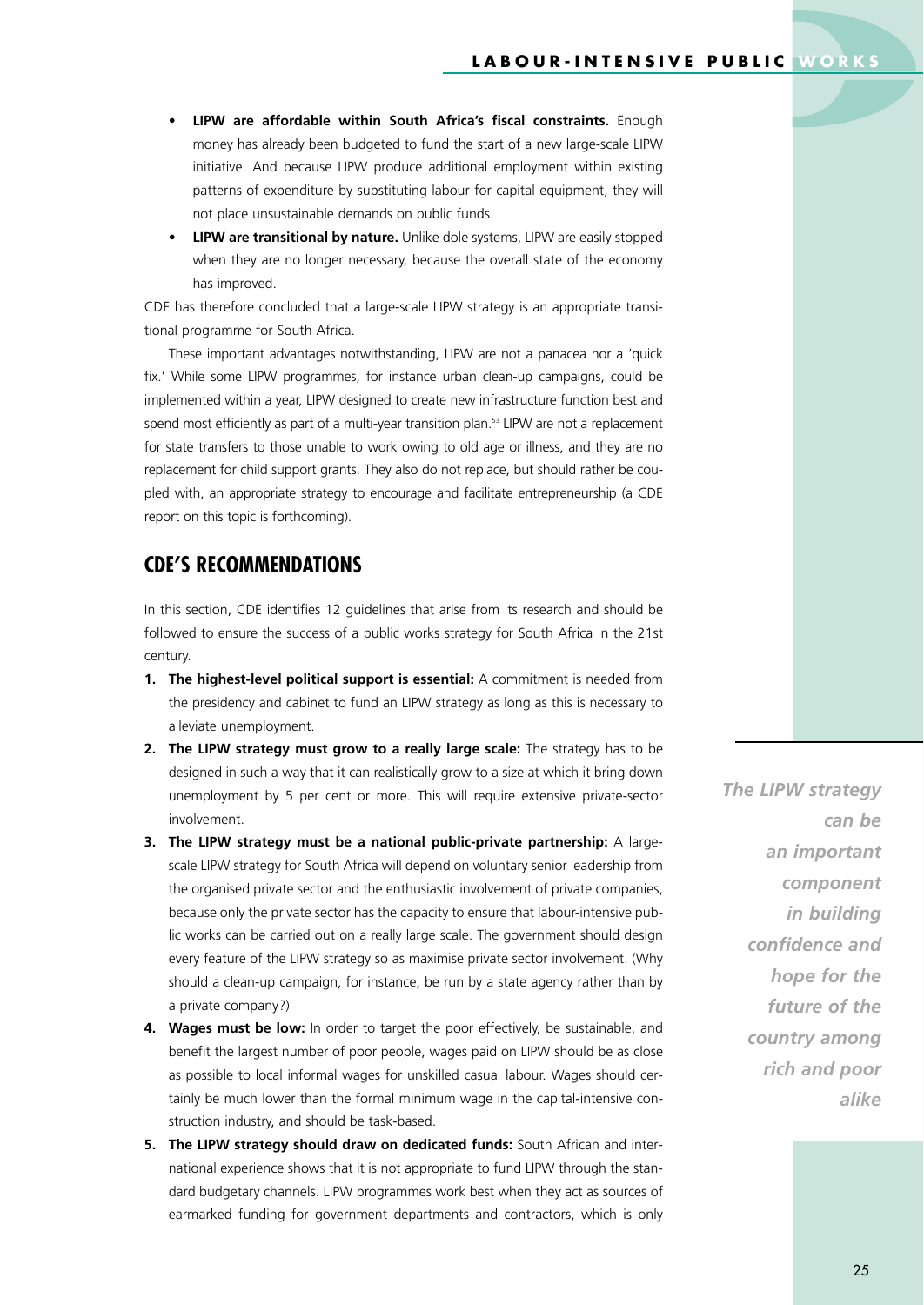#### **CDE IN DEPTH**

available in return for the use of labour-intensive techniques. The government already has the money to create a dedicated LIPW fund. In the first years of the strategy, no additional government spending would be required.

- **6. The LIPW strategy should be 'demand-led':** National departments, provincial and local governments, NGOs, private companies, and communities should all be free to apply for LIPW funding for projects to be constructed and maintained labourintensively. It is wrong to think that development can happen in a reasonable time and at a reasonable cost following a centrally imposed plan and in the absence of local capacity. The LIPW strategy should be marketed to create demand in less wellresourced or informed communities and spheres of government.
- **7. LIPW must expand systematically:** Careful preliminary work is essential to the success of a LIPW strategy. Capacity-building should make full use of existing pockets of LIPW skill and experience. And a clear distinction should be drawn between short-term pilot projects and long-term programmes in order to prevent the former from weakening, let alone replacing, large-scale long-term LIPW. Long-term programmes take a year to two to become large and efficient, but if they are persevered with, the benefits to the unemployed and to the country as a whole are very substantial.
- **8. LIPW contracts must be clear, binding, and enforceable:** To prevent corruption, and obtain a product of the required quality, contracts entered into between all levels of government and construction companies or other implementing agencies should incorporate clearly specified and fully binding requirements for the use of labour-intensive methods. A system must be set up to ensure that contractors, consultants, and other implementers who act corruptly or deviate from their contractual obligations in respect of labour-intensity or other requirements would have their contracts terminated and be excluded from further LIPW work.
- **9. Labour-intensive techniques should only be applied when appropriate:** Care should be taken to weed out unscrupulous opportunists who will compete for tenders by making unrealistic claims for labour-intensive techniques. Much highly sophisticated infrastructure (such as high-speed rail networks) cannot be constructed labour-intensively.
- **10. A large-scale LIPW strategy must not damage the established construction sector or impede conventional infrastructure spending:** There is no reason why it should, if a clear and realistic distinction is drawn between projects which should be predominantly labour-intensive and those which require – for economic or engineering reasons – more conventional techniques. Care must also be taken to ensure that the new LIPW strategy is compatible with the transformation of the existing construction sector under the auspices of the Construction Industry Development Board. Two of the main aims of the board – procurement reform, and black economic empowerment (BEE) – are just as important to LIPW as to the conventional sector. Equally, the strategy must supplement, and not replace, government's current or planned conventional infrastructure spending. The two programmes could make a dramatic contribution to employment creation.
- **11. A LIPW strategy must be tightly focused on employment creation:** Care should be taken that the laudable objectives of BEE and small enterprise development do not replace those of large-scale employment creation. While labour-intensive black-owned construction firms are an important element of a LIPW strategy, capital-intensive black-owned construction firms are not – however desirable they may be in other contexts. Equally, while LIPW should provide training when this is

*If LIPW are to grow to a really significant scale, they will need the long-term involvement of the private sector*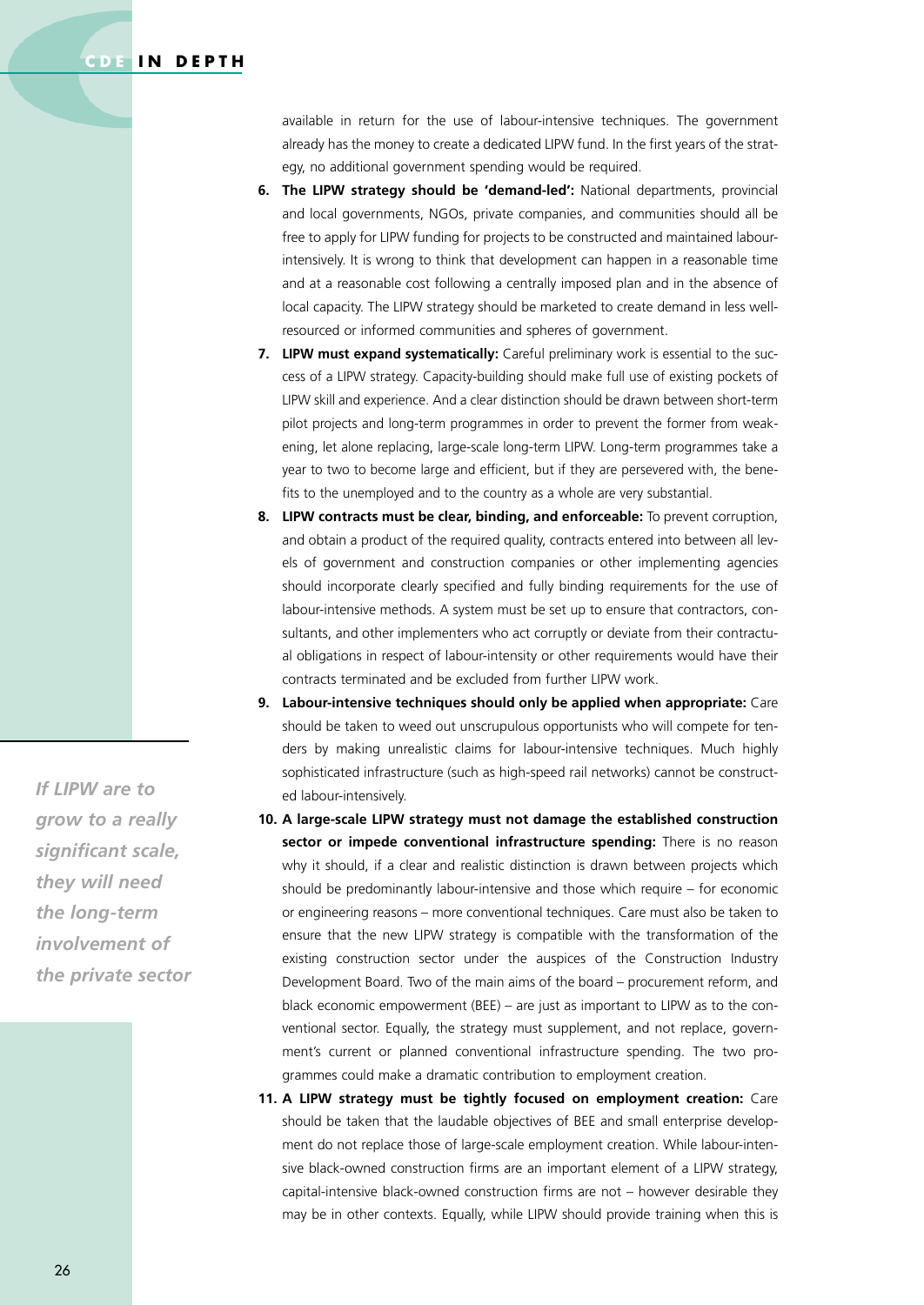practically possible, LIPW should not be overloaded with training requirements, because these can damage their cost-effectiveness and sustainability.

**12. A successful LIPW strategy will depend on the efficient monitoring and evaluation of all projects and on effective information and media management.** Without careful monitoring, such projects are vulnerable to corruption in tendering, window-dressing in employment policy, and poor quality in construction and maintenance. It will be necessary to police and punish corrupt practices, and to determine minimum standards of labour-intensity and output for all LIPWs programmes, ensuring that they create both jobs and useful infrastructure. Criteria should be developed to decide which particular labour-intensive programmes should be built up to a large scale, which should be ended, and which require remedial intervention. The programme should publish an annual report to provide detailed information on its achievements in large-scale employment creation and infrastructure development. In order to derive maximum benefit from the strategy, it is essential that these achievements be well and widely publicised because one of the most important wider benefits of LIPWs is that they can provide tangible, media-friendly proof that 'something is being done' for the unemployed. Well-managed use of this 'demonstration effect' extends the benefits of the strategy more quickly and directly to all South Africans.

#### **CONCLUDING REMARKS**

In common with many other developing countries, South Africa is in the middle of the long and difficult transition towards a competitive, skills-based economy. Our most pressing social problem during this transition is unemployment.

Labour-intensive public works on a large scale could contribute greatly to alleviating this problem. Genuinely labour-intensive public works programmes function as a 'safety-net' to catch people who are adversely affected by structural changes in, and necessary reforms to, the South African economy. They create much-needed infrastructure. They provide workers with marketable skills, and with the sense of dignity, discipline, and self-respect that comes from doing useful work. Crucially, LIPW could do all this in a way that is fully compatible with macroeconomic discipline.

Such an initiative would also have wider benefits:

- A world-class public-private partnership in the form of a national public works strategy would be a drawcard for potential investors. It would be a powerful sign that South Africa was 'getting things right'.
- It would be a compelling example to South Africans generally of an excellent public--private partnership that is making South Africa a better place.
- Business and especially small and emerging business will benefit directly from the infrastructure constructed by a major LIPW strategy. Emerging construction companies in particular will profit from the growth in government spending on LIPW.
- Most importantly, the existence of a national public works strategy with a broad spectrum of programmes would considerably assist the government in managing the difficult politics of economic reform. By creating new beneficiaries of reform and by showing all South Africans in a tangible, media-friendly way that 'something is being done', it would enable the government to act more boldly and decisively in making the reforms needed to lift the country on to the higher growth path required to reduce unemployment and poverty in the longer term.

*Do not locate the LIPW strategy in the departments of public works or provincial and local government*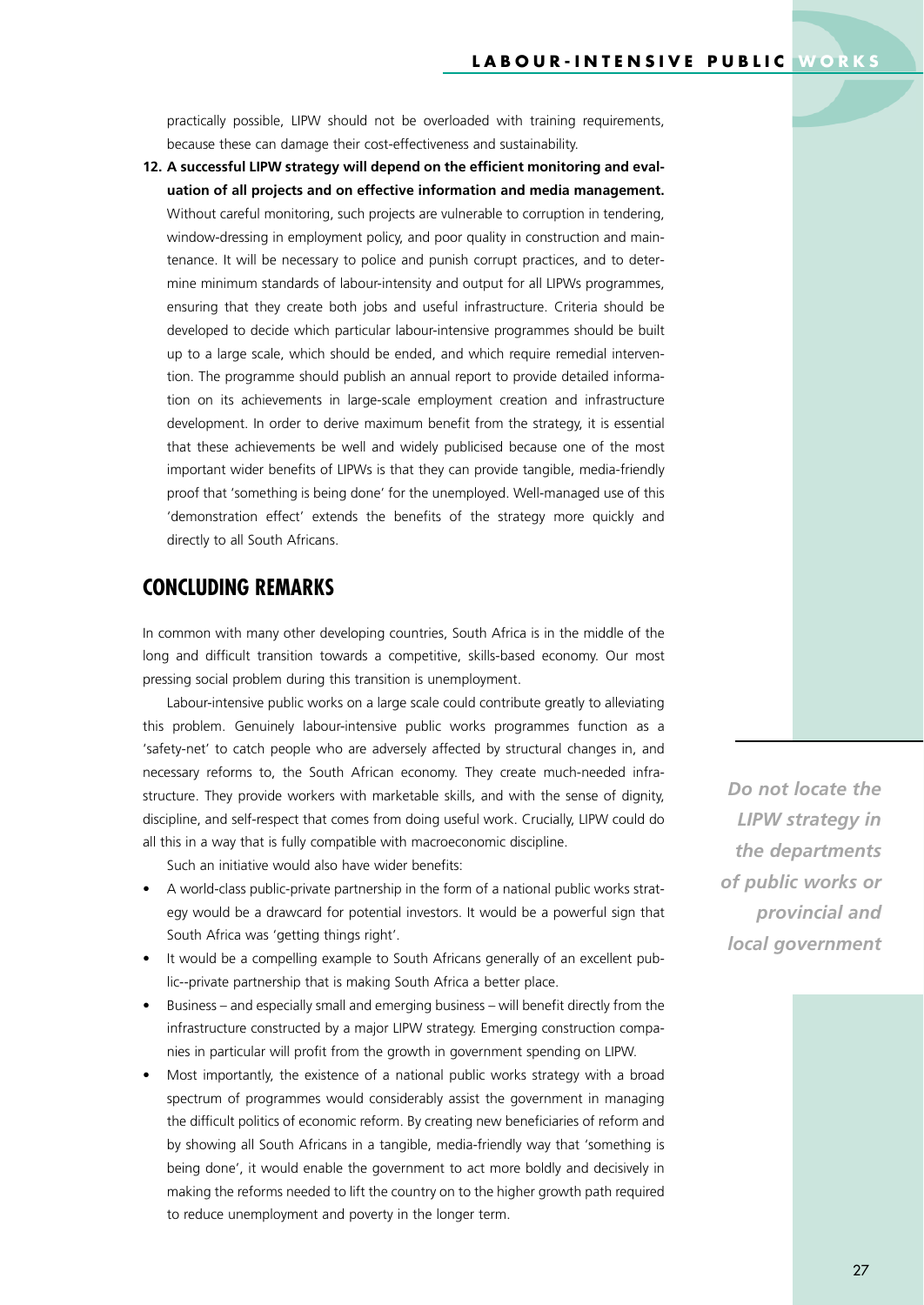In July 2002 the cabinet announced that it would be preparing 'detailed proposals … on a massive expanded public works programme which will include partnership with the private sector, in line with its philosophy that 'as many as our citizens as possible should enjoy the opportunity, the dignity and the rewards of work.' <sup>54</sup> Opening parliament in February 2003, the president restated the goal of creating expanded public works programmes and said that 'the government must act to ensure that we reduce the number of people dependent on social welfare, increasing the numbers that rely for their livelihood on normal participation in the economy.' 55

CDE welcomes these statements of intent. We believe that a public–private partnership for large-scale labour-intensive public works is a very important part of the package of reforms needed to ensure that an ever-increasing proportion of South Africans are able to enjoy the benefits of increasingly effective and 'normal' participation in the economy.

A new LIPW strategy would bring together government and business to build infrastructure and to create jobs for the unemployed poor. It would be one of the best ways of creating an enduring partnership for a prosperous, democratic South Africa at work.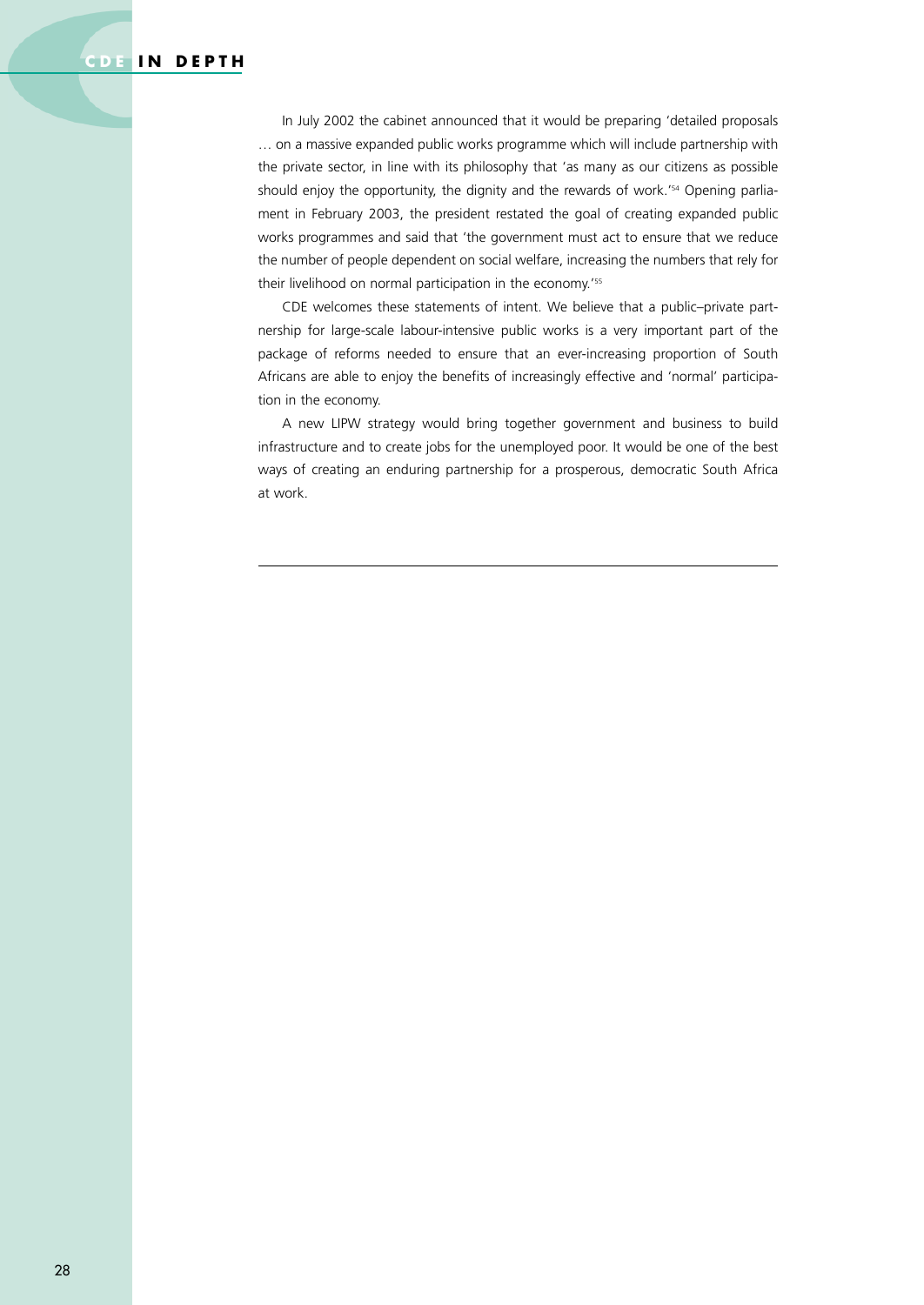# **APPENDIX A: INTERVIEWS**

Anthony Asher, professor and director of actuarial studies, University of the Witwatersrand, March 2001.

Adrienne Bird, chief director, employment and skills development, Department of Labour, April 2001.

Brian Bruce, chief executive, Murray and Roberts Holdings, May 2001, November 2002. Jim Buys, chief economist, Anglo American Corporation of South Africa, May 2001.

James Croswell, consulting engineer, March 2001.

Eustace Davie, director, Free Market Foundation, May 2001.

Julia de Bruyn, senior manager, intersectoral programmes, National Treasury, March 2002.

Andrew Donaldson, deputy director-general, budget office, National Treasury, March 2002.

Benjamin Donaldson, chairman, Donaldson Trust, June 2002.

Peter Derman, consultant, Community Organisation for Research and Documentation, June 2002.

Dennis Dykes, chief economist, Nedcor Investment Bank, May 2001.

Elna Fourie, projects manager, National Roads Agency, June 2002.

Rudolf Gouws, chief economist, Rand Merchant Bank, May 2001.

Jerome Govender, knowledge officer, Murray and Roberts, November 2002.

Mhlabunzima Hlengwa, member of parliament and chair: parliamentary portfolio committee on labour, February 2002.

Barry Jackson, project manager, Municipal Infrastructure Investment Unit, May 2001 Howard Jones, deputy group managing director, Grinaker-LTA, June 2001.

John Kane-Berman, chief executive, South African Institute of Race Relations, May 2001. Gavin Keeton, economist, Anglo American Corporation of South Africa, May 2001.

Henk Langenhoven, executive director, South African Federation of Civil Engineering Contractors, March 2002, November 2002.

Salie Manie, member of parliament and chair: parliamentary portfolio committee on public works, February 2002.

Lucky Mochalibane, chief director, communications, Department of Public Works, January 2002.

James Mlawu, chief director, Department of Transport and Public Works, KwaZulu/Natal provincial government, July 2002.

Caswell Mthombeni, chief director, maintenance and public works, Department of Transport and Public Works, Gauteng provincial government, May 2001, January 2003. Sean Phillips, head, department of public works, Limpopo provincial government, April 2001.

Graham Power, president, South African Federation of Civil Engineering Contractors, February 2002.

Charles Simkins, Helen Suzman professor of political economy, University of the Witwatersrand, March 2001.

Rick Snowden, joint chief executive, Ove Arup, May 2001.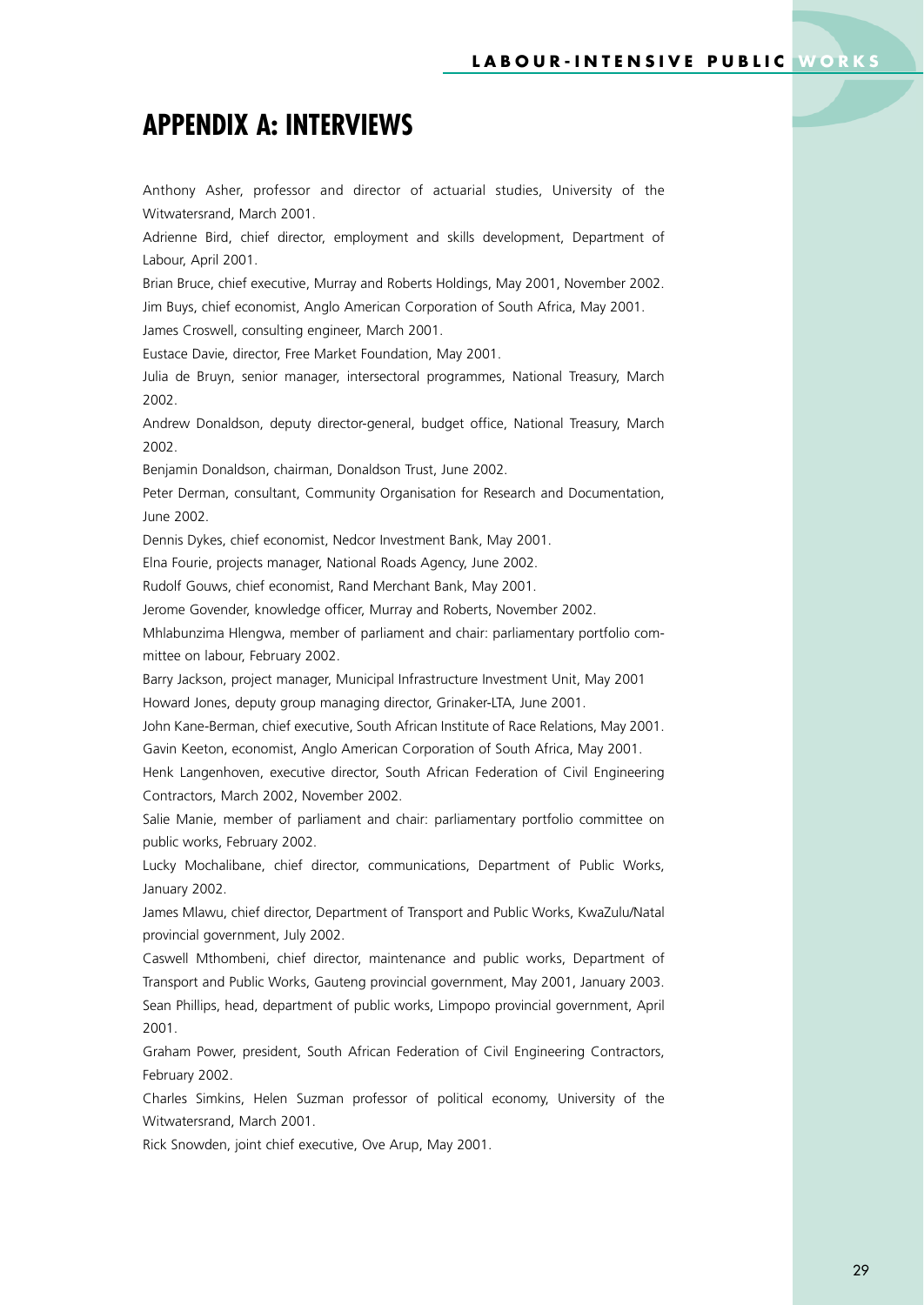#### **CDE IN DEPTH**

# **APPENDIX B: WORKSHOPS**

In the course of researching this study, CDE conducted two workshops on public works in South Africa. Attendance was as follows:

## **First workshop, 7 March 2001**

Anthony Asher, professor and director of actuarial studies, University of the Witwatersrand.

Francis Antonie, senior economist, Standard Bank of South Africa. Ann Bernstein, executive director, Centre for Development and Enterprise. James Croswell, consulting engineer. Simon Dagut, senior research co-ordinator, Centre for Development and Enterprise. Peter Delius, professor, history department, University of the Witwatersrand Maikel Lieuw Kie Song, researcher, department of civil engineering, University of the Witwatersrand. Robert McCutcheon, professor, department of civil engineering, University of the Witwatersrand. Charles Meth, senior lecturer, division of economics, University of Natal, Durban Campus.

Kate Philip, director, Mineworkers' Development Agency.

Sean Phillips, head, department of public works, Limpopo province.

#### **Second workshop, 25 July 2001**

Anthony Asher, professor and director of actuarial studies science, Wits University. Ann Bernstein, executive director, Centre for Development and Enterprise. James Croswell, consulting engineer. Timothy Clynick, senior manager, Centre for Development and Enterprise. Simon Dagut, senior research co-ordinator, Centre for Development and Enterprise. Peter Delius, professor, history department, University of the Witwatersrand. Gavin Keeton, economist, Anglo American Corporation of South Africa. Henk Langenhoven, executive director, SA Federation of Civil Engineering Contractors. Robert McCutcheon, professor, department of civil engineering, Wits UniversityDelani Mthembu, chairman, National Development Agency. Michael O'Dowd, board member, Centre for Development and Enterprise. Guy Preston, director, Working for Water, Department of Water Affairs and Forestry. Charles Simkins, Helen Suzman professor of political economy, Wits University. Filip Taylor Parkins, researcher, department of civil engineering, Wits University. Tony Poulter, co-ordinator, Working for Water, Department of Water Affairs and Forestry Sipho Shezi, chief executive officer, Sirius Development Foundation; former director-

general of the Department of Public Works.

Rudiger Wagner, senior corporate affairs officer, Anglo American Corporation of South Africa.

*CDE wishes to thank interviewees and participants in our workshops for their valuable input. However, the views expressed in this report are those of CDE alone.*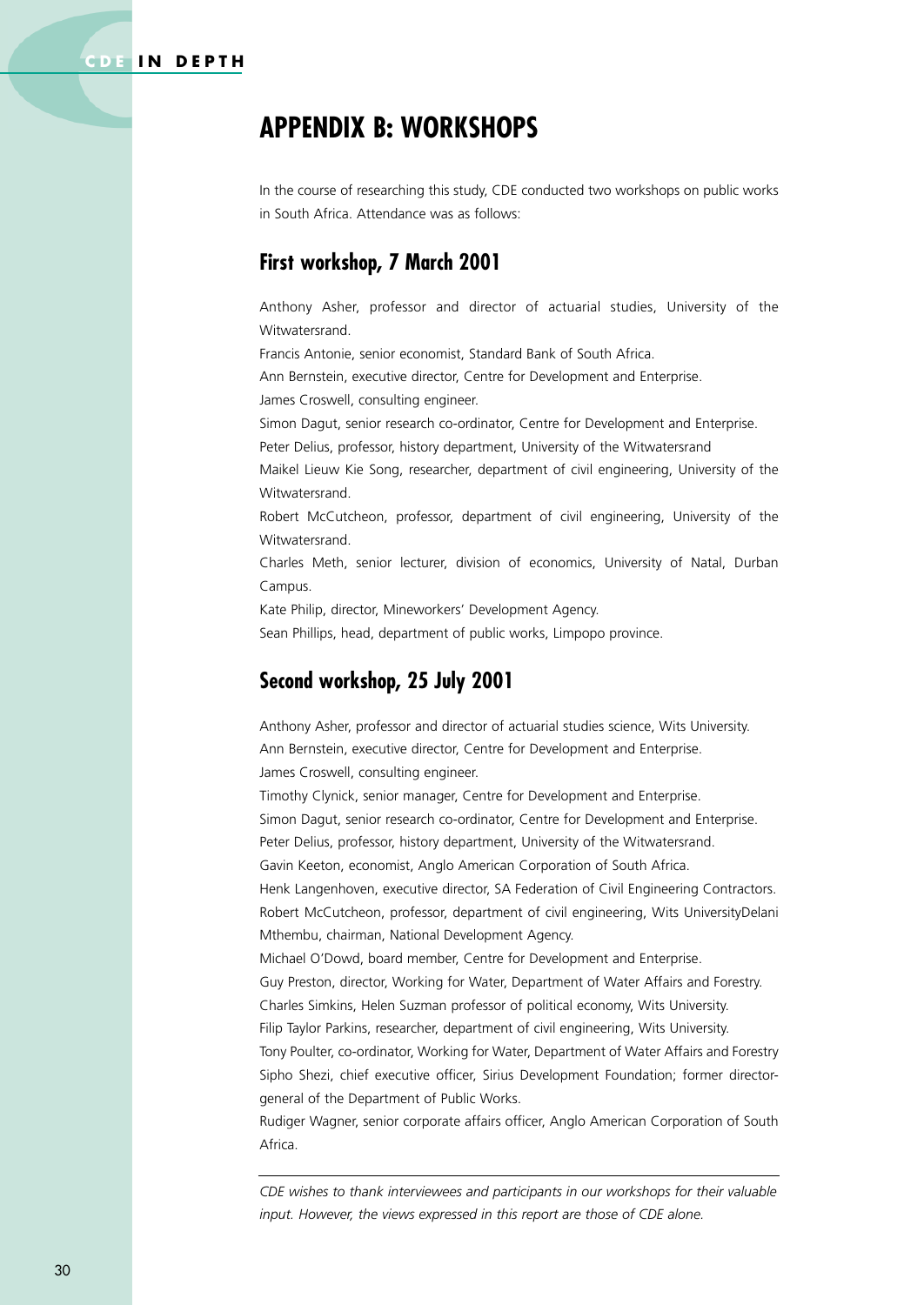# **ENDNOTES**

- 1 Statistics South Africa, L*abour force survey*, February 2002, table 4.1.2.
- 2 Human Sciences Research Council, Job creation top priority for South Africans, 15 February 2000, www.hsrc.ac.za/media/2000/2/20000215.
- 3 South African Institute of Race Relations, Unemployment and crime are bigger problems than racism, 23 August 2001, www.sairr.org.za/wsc/pstory.htx?storyID=231.
- 4 Afrobarometer, The changing public agenda? South Africans' assessment of the country's most pressing problems, table 1, 4, October 2002.
- 5 Statistics South Africa, *Labour force survey*, September 2001, xii, table H.
- 6 Statistics South Africa, *Labour force survey*, February 2002, table 4.1.2.
- 7 These points are based on C Simkins, Unemployment in South Africa: the country's great challenge, report commissioned by CDE, 2002; Statistics South Africa, *Labour force survey*, September 2001.
- 8 SABC/Markinor, Opinion 2002, Current performance on issues of the economy, February 2002, www.sabcnews.com/features/opinion\_2002/febfront.html.
- 9 CDE Research no 10, *Policy-making in a new democracy. South Africa's challenges for the 21st century*, August 1999, 79-83.
- 10 Government Communications and Information Service, Notes on cabinet lekgotla, 25 July 2002.
- 11 This box is based on: COSATU, Job creation strategy, *The Shopsteward*, 9 (3), September 2000; T Manuel, minister of finance, Speech introducing the national budget, national assembly, 20 February 2002; T Manuel, minister of finance, Evidence to the parliamentary portfolio committee on finance, as reported in *Business Day*, 13 November 2002; *Dispatch Online*, Basic Income Grant not viable, 22 February 2002; S van der Berg, The Basic Income Grant: comments on the report of the committee of inquiry into a comprehensive social security system, *Viewpoint*, South Africa Foundation, July 2002.
- 12 This section is based on R McCutcheon, Employment generation in public works: recent South African Experience, *Journal of Construction Management and Economics,* 19, 2001.
- 13 Ibid, p 9.
- 14 Adapted from J Croswell and R McCutcheon, Comments on the Draft CDE Paper Building a partnership against unemployment, 7 October 2002.
- 15 CDE Round Table no 6, *Why is South Africa failing to get the growth and jobs that it needs?*, 2001.
- 16 Jeffares & Green Incorporated for the Automobile Association of South Africa, Road conditions and funding, 1998-1999, July 2000.
- 17 CDE internal document, GCIS media briefings 11-15 February 2002.
- 18 Development Bank of Southern Africa, *Infrastructure: a foundation for development,* 1998, p 30.
- 19 Professor R McCutcheon, Presentation to CDE public works workshop, 7.3.2001.
- 20 Ibid.
- 21 These points are based on P Delius, Putting public works back on the agenda, CDE, 2001; A McCord, *Public works as a response to labour market failure in South Africa*, SALDRU/CSSR working paper, 2002, 24; On the Tennessee Valley Authority, www.tva.gov/abouttva/history.htm.
- 22 For authoritative overviews see J von Braun, T Teklu and P Webb, *Labor intensive pub-*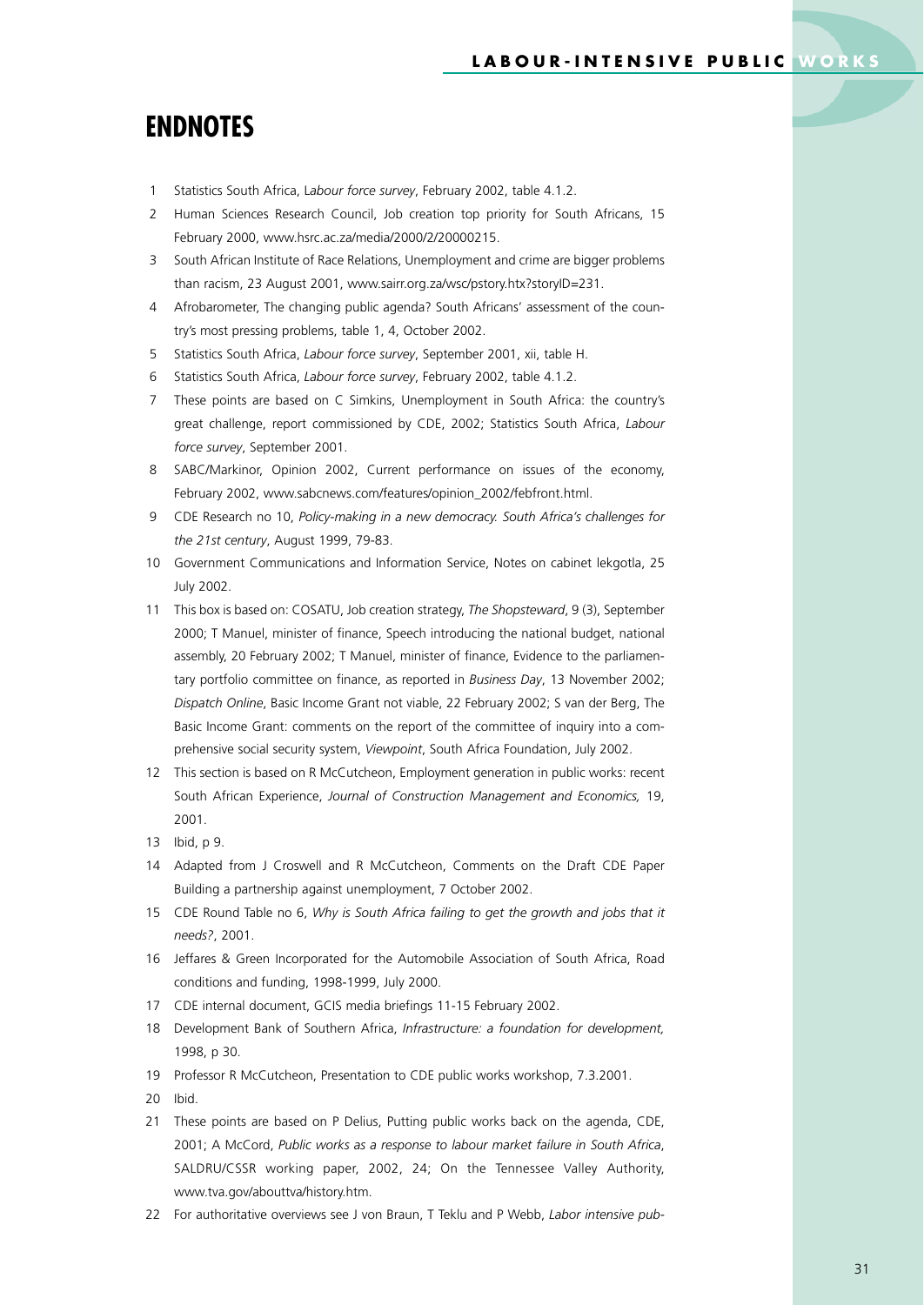#### **CDE IN DEPTH**

*lic works for food security; experience in Africa*, IFPRI, 1991; T Teklu, Labor intensive public works: the experience of Botswana and Tanzania, in J von Braun (ed), Employment for poverty reduction and food security, IFPRI, 1995; and P Webb, Unemployment programs for food security in rural and urban Africa : experiences in Niger and Zimbabwe, in ibid.

- 23 J Majeres Implementation of employment creation programmes: key issues and options, in Von Braun (ed), Employment for poverty reduction and food security.
- 24 Urban Foundation, *Public works programmes in South Africa: a key element in employment policy?*, April 1994, p 4.
- 25 M Greyling, A critical analysis of the road projects funded from the sale of the strategic oil reserves, MSc thesis, University of the Witwatersrand, 1997; McCutcheon, Employment creation in public works: recent South African experience; Urban Foundation, *Public works programmes in South Africa; A McCord, Public works as a response to labour market failure in South Africa*, SALDRU/CSSR working paper, 2002, table 5, p 61; Professor Iraj Abedian, personal communication with CDE, September 2002.
- 26 The signatories of the Framework Agreement were COSATU; the departments of Labour, Public Works, Transport, and Water Affairs and Forestry; the Institute of Municipal Engineers of Southern Africa; the National Association of Black Contractors and Allied Trades; the State Tender Board; the South African Association of Consulting Engineers; the South African Black Technical and Allied Careers Organisation; the South African Federation of Civil Engineering Contractors; the South African Institute of Civil Engineers; South African National Civic Organisation; and the South African Road Federation.
- 27 Framework agreement for public works projects using labour intensive construction systems, draft nine, June 1996, guideline 1.
- 28 Ibid, guideline 3.
- 29 Ibid, clause 6.2.6.2.
- 30 Delius, Putting public works back on the agenda.
- 31 Office of the President, *White paper on reconstruction and development*, 15 November 1994.
- 32 McCutcheon, Employment generation, p 6.
- 33 Ibid.
- 34 CDE interview with Lucky Mochalibane, chief director: communications, Department of Public Works, 23 January 2002.
- 35 S Sigcau, minister of public works, parliamentary media briefing, February 2001.
- 36 S Sigcau, minister of public works, budget vote speech, national assembly, 9 May 2002; S Sigcau, Full steam ahead with public projects, *Sowetan*, 11 March 2003.
- 37 Department of Public Works, The Community Based Public Works Programme, 26 September 2001, www.publicworks. gov.za/programmes/cbpwp.htm; S Sigcau, Full steam ahead with public projects, *Sowetan*, 11 March 2003.
- 38 D Everatt et al, Reaching the poorest of the poor? An evaluation of the community employment programme, CASE/ILO, 1996; Presidential Commission to Investigate Labour Market Policy, *Restructuring the South African labour market*, June 1996, chapter 7.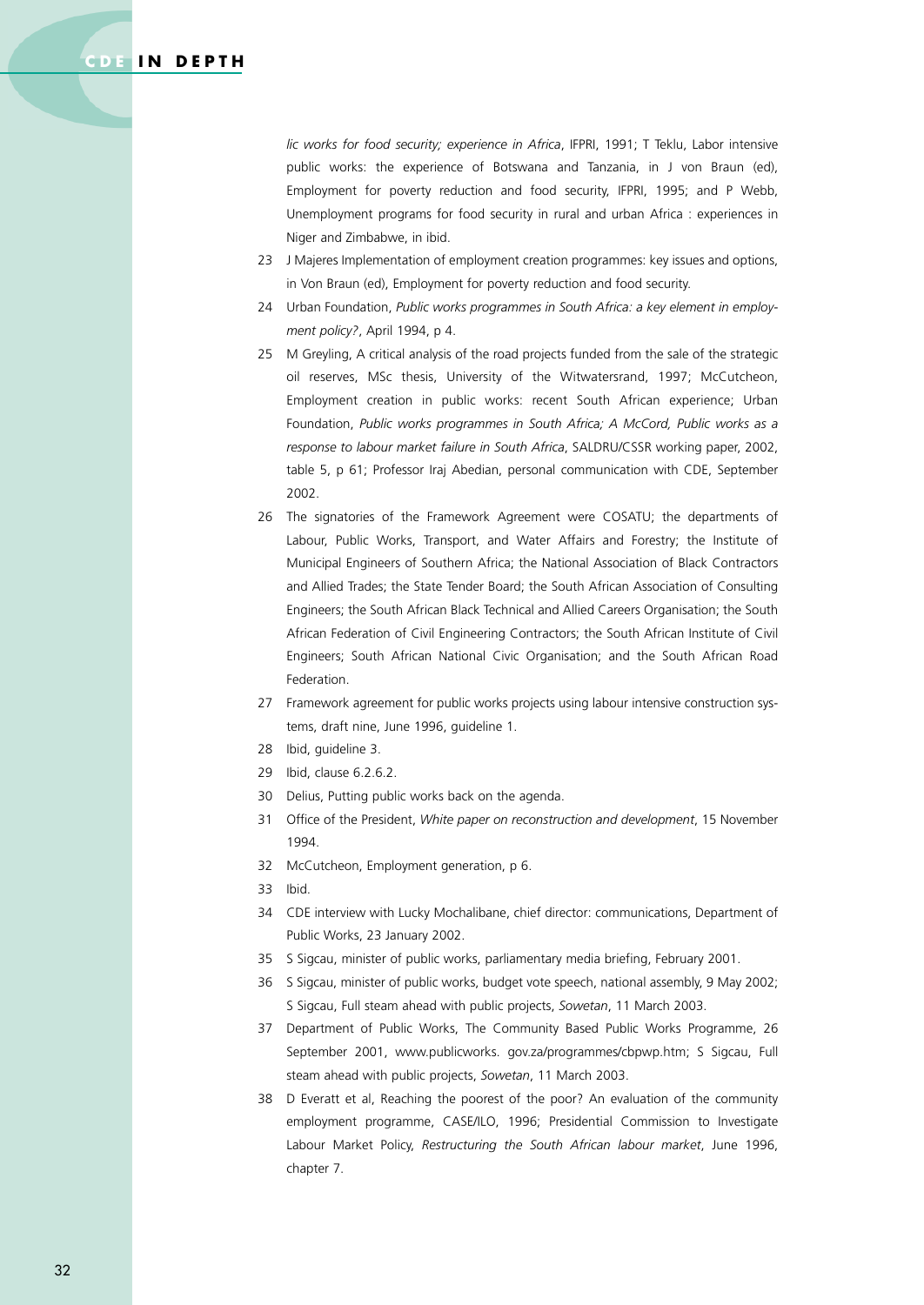- 39 L Haddad and M Adato, How efficiently do public works programs transfer benefits to the poor? Evidence from South Africa, International Food Policy Research Institute discussion paper, 2001.
- 40 J de Bruyn, *Special allocation for poverty relief infrastructure and job summit projects: an overview*, paper presented to the conference on the role of adult education in sustainable development, Johannesburg, 27–29 November 2001, pp 5-6.
- 41 This box is based on: CDE interviews; Department of Environmental Affairs and Tourism, Business plan list, May 2002; Working for Water, Annual report, 2000/1; J De Bruyn, Special allocation for poverty relief infrastructure and job summit projects: an overview, paper presented to a conference on the role of adult education in sustainable development, Johannesburg, 27-29; M Shilowa, Address to the Gauteng Legislature on the premier's budget vote, 11 June 2002; M Shilowa, Address to the NCOP, 12 November 2002; S Phillips, Comments on the draft CDE paper 'Building a partnership against unemployment,' 30 September 2002; S Sigcau, Minister of Public Works, parliamentary media briefing, February 2001; C Mthombeni, A critical analysis of the Community Based Public Works Programme, MSc thesis, University of the Witwatersrand, 1995; D Everatt et al, Reaching the poorest of the poor? An evaluation of the community employment programme, CASE/ILO, 1996; D Lewis and M Ngoasheng, Restructuring the South African labour market, Report of the Commission to Investigate the Development of Comprehensive Labour Market Policy, RPB83/2996, 1996; Department of Public Works, Community Based Public Works Programme Rural Anti Poverty RAP-85, Final report, 1999.
- 42 J de Bruyn, *Special allocation for poverty relief infrastructure and job summit projects: an overview*, paper presented to the conference on the role of adult education in sustainable development, Johannesburg, 27–29 November 2001, p 2.
- 43 CDE internal research based on National Treasury, *Estimates of national expenditure*, 2002.
- 44 *Estimates of national expenditure, 2002* table 1.3, note 3. The Umsobomvu fund is committed to supporting youth entrepreneurship development and skills training. It has already begun to fund the training of labour-intensive construction supervisors. Funding LIPW programmes would be a natural and appropriate extension of its mission.
- 45 CDE internal research based on National Treasury, Estimates of national expenditure, 2002.
- 46 Department of Labour, Ministerial determination no 3: special public works programmes, no R63, *Government Gazette*, 23045, 25 January 2002; Department of Labour, Code of good practices for employment and conditions of work for special public works programmes, no R64, *Government Gazette,* 23045, 25 January 2002.
- 47 COSATU communications department, Press statement on Youth Day, 14 June 2002, www.cosatu.org.za/press2002/Youth\_Day–13892.html.
- 48 See CDE Round Table no 6, *Why is South Africa failing to get the growth and jobs that it needs?*
- 49 V Chandra, L Moorty, B Rajatnam, K Shaefer, *Constraints to growth and employment in South Africa, Report no 1: statistics from the large manufacturing firm survey*, discussion paper no 14, World Bank, August 2000.
- 50 See CDE Research no 6, *People on the move: lessons from international migration poli-*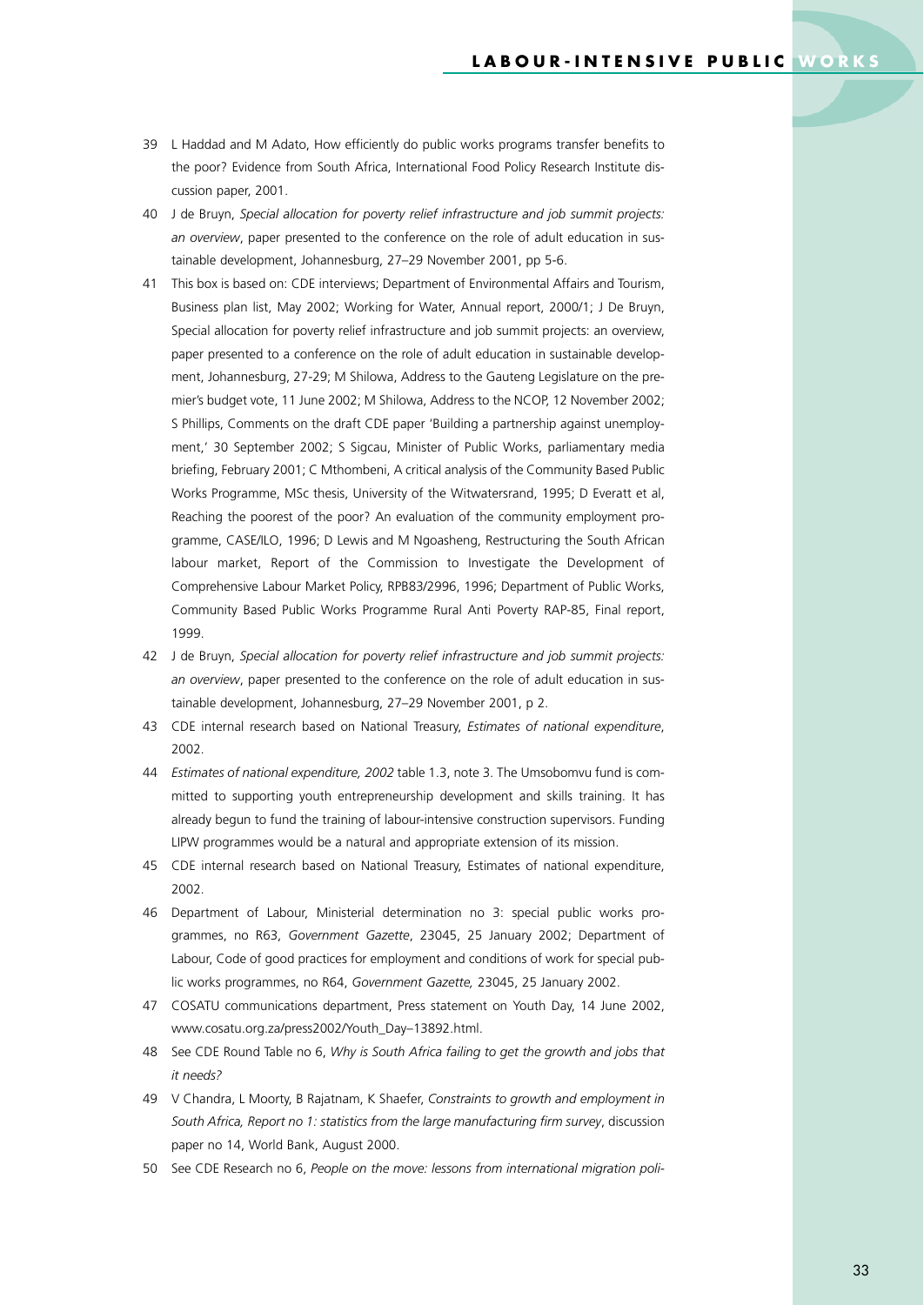#### **CDE IN DEPTH**

*cies*, June 1997; CDE Research no 7, *People on the move: A new approach to cross-border migration in South Africa*, June 1997; CDE, *Response to the draft green paper on international migration*, June 1997; CDE, *'Becoming 'the world's most promising emerging market': is government's white paper on international migration good enough?* May 2000; CDE, *South Africa's skills crisis – is the new immigration bill good enough?* August 2001; and CDE, *Key issues in immigration policy and a brief assessment of the draft immigration legislation in the light of South Africa's current needs,* April 2002.

- 51 See, for instance, T Manuel, Budget Speech, 26 February 2003
- 52 See CDE Research no 10, *Policy-making in a new democracy. South Africa's challenges for the 21st century*, August 1999.
- 53 S Phillips, P Delius, R McCutcheon, Planning labour-intensive employment creation programmes for the short term, *Development South Africa*, 12 (2), April 1995.
- 54 Government Communications and Information Service, Notes on cabinet lekgotla, 25 July 2002.
- 55 T Mbeki, State of the Nation address, 14 February 2003.